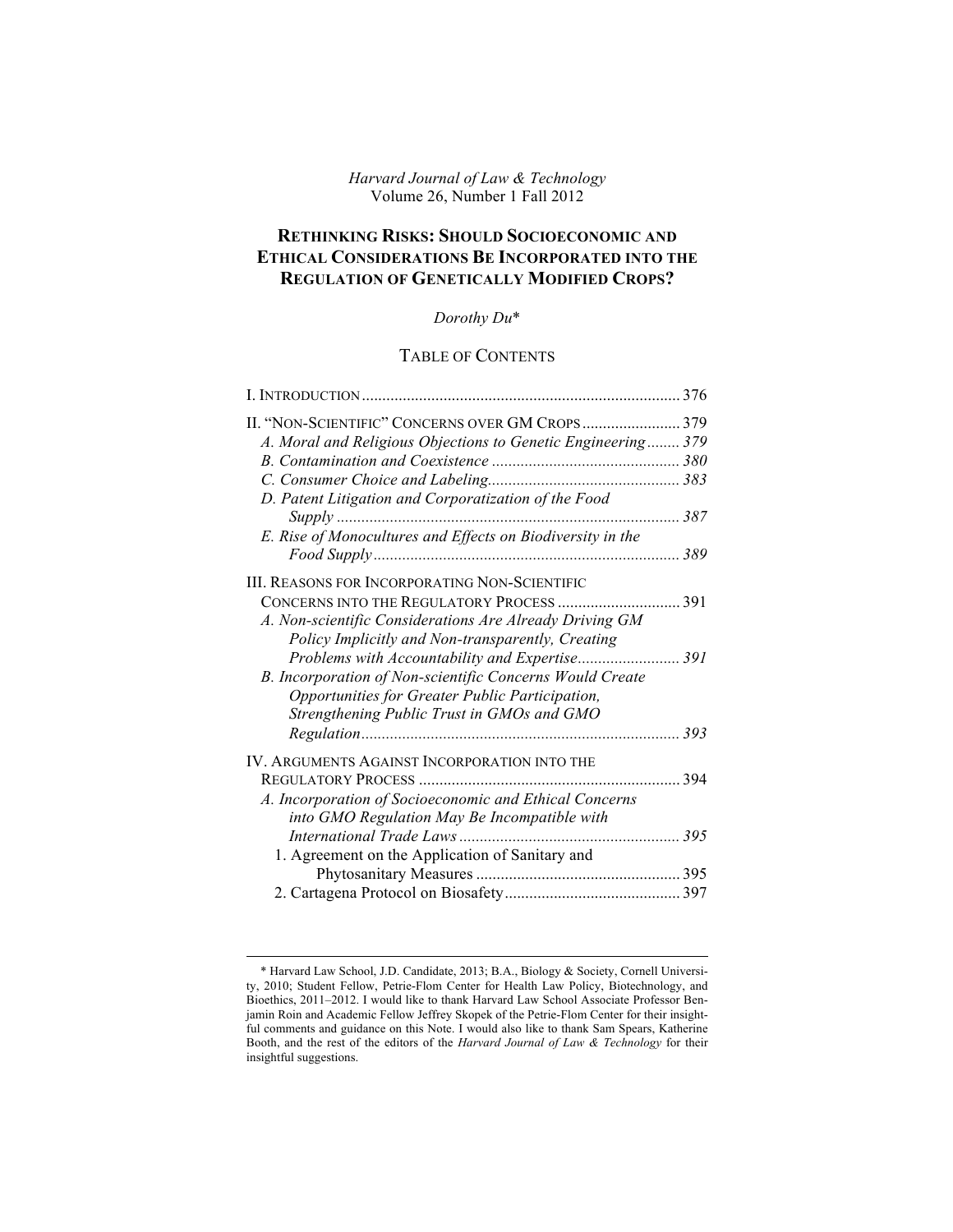| 376 | Harvard Journal of Law & Technology                       | [Vol. 26] |
|-----|-----------------------------------------------------------|-----------|
|     | B. Integrating Non-scientific Factors into GMO Regulation |           |
|     | Could Adulterate Scientific Determinations in the         |           |
|     |                                                           |           |
|     | C. The Opportunity Cost of Integration: The Potential for |           |
|     | Depriving Farmers, Consumers, and Biotech                 |           |
|     |                                                           |           |
|     |                                                           |           |

### I. INTRODUCTION

This Note surveys a range of non-scientific concerns associated with transgenic or genetically modified ("GM") crops and argues for their incorporation into the regulatory process. A number of scholarly articles have critiqued the regulatory process for genetically modified organisms ("GMOs"), but none has systematically examined whether the relevant agencies are taking into account all the factors that they ought to consider in regulating  $GM$  crops.<sup>1</sup> This Note attempts to fill that gap. Building on Gary Marchant's recognition of the need to incorporate social and ethical issues into the regulation of emerging technologies, $<sup>2</sup>$  this Note applies Marchant's insights to GMO regula-</sup> tion. Non-scientific concerns relate broadly to public participation in GMO regulation and to the overall utility of genetic engineering. Many who share these concerns reject product-based regulation of GMOs and assign paramount importance to the processes involved in the creation of GMO products.<sup>3</sup>

Transgenic or genetically modified crops are crops whose genetic codes have been directly altered by insertions, deletions, or other modifications of DNA in the laboratory.<sup>4</sup> The commercialization of GM crops has grown tremendously since their introduction in  $1996$ .<sup>5</sup> By 2012, 93% of soybeans, 94% of cotton, and 88% of corn grown in

 <sup>1.</sup> *See, e.g.*, Bratspies, *Genetically Modified Organisms: Philosophy, Science, and Policy: Some Thoughts on the American Approach to Regulating Genetically Modified Organisms*, 16 KAN. J.L. & PUB. POL'Y 393, 394 (2007) (exploring the structural question "whether we have created an appropriate framework within which to make decisions about safety and efficacy" in relation to GM crops).

<sup>2.</sup> *See* Gary Marchant et al., *Integrating Social and Ethical Concerns into Regulatory Decision-Making for Emerging Technologies*, 11 MINN. J. L. SCI. & TECH. 345 (2010).

<sup>3.</sup> *See, e.g.*, Douglas A. Kysar, *Preferences for Processes: The Process/Product Distinction and the Regulation of Consumer Choice*, 118 HARV. L. REV. 525, 581 (2004).

<sup>4.</sup> *See* 7 C.F.R. § 340.1 (2012) (defining genetic engineering); Bratspies, *supra* note 1, at 399–400 (2007) ("In a process called transformation, genes can now be isolated and transferred to a food crop across species, class, phylum and kingdom. In other words, genetic engineering enables breeders to recombine genes themselves.").

<sup>5.</sup> *See* JORGE FERNANDEZ-CORNEJO & MARGRIET CASWELL, USDA ECON. RESEARCH SERV. ECON. INFO. BULL. NO. 11, THE FIRST DECADE OF GENETICALLY ENGINEERED CROPS IN THE UNITED STATES 8 (2006), *available at* http://www.ers.usda.gov/media/

<sup>255908/</sup>eib11\_1\_.pdf; *see also* Bratspies, *supra* note 1, at 403 (noting that "[i]n 2006, 10.3 million farmers in 22 countries planted 252 million acres with biotech crops," and that this marked a sixty-fold increase from a decade before).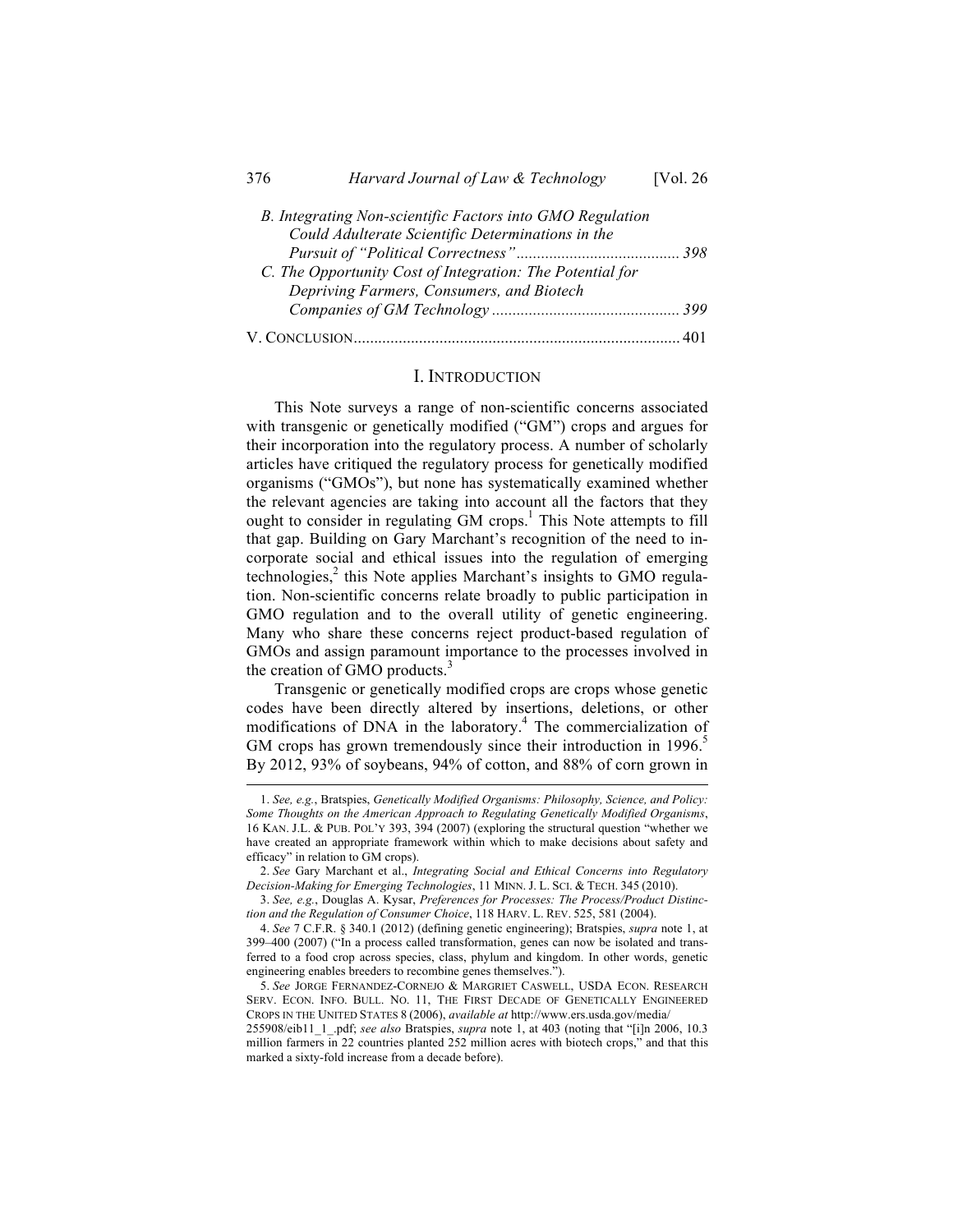the United States was transgenic.<sup>6</sup> Nevertheless, the modern U.S. regulatory scheme for GMOs derives from the Coordinated Framework for Regulation of Biotechnology ("Framework"), a policy document issued in 1986 by the Reagan administration's Office of Science and Technology Policy ("OSTP").<sup>7</sup> Regulatory policy has changed little since the adoption of the Framework. $8$ 

Multiple scholars have noted that the principles set forth in the Framework seem to presume biotechnology's relative safety and utility.<sup>9</sup> First, the Framework is based on "a determination that the process of biotechnology [is] not inherently risky."<sup>10</sup> GMO regulation is "product-based"; the Framework regulates only the products of biotechnology rather than the process of producing them.<sup>11</sup> Accordingly, the FDA has adopted the substantial equivalence doctrine, which states that GM products that are "substantially equivalent" in biochemical composition to their non-GM counterparts should be regulated in the same way as their conventional counterparts.<sup>12</sup> Under this

 <sup>6.</sup> USDA ECON. RESEARCH SERV., GENETICALLY ENGINEERED VARIETIES OF CORN, UPLAND COTTON, AND SOYBEANS, BY STATE AND FOR THE UNITES [SIC] STATES, 2000–12 (2012), *available at* http://www.ers.usda.gov/data-products/adoption-of-geneticallyengineered-crops-in-the-us.aspx.

<sup>7.</sup> Coordinated Framework for Regulation of Biotechnology, 51 Fed. Reg. 23,302 (June 26, 1986); Emily Marden, *Risk and Regulation: U.S. Regulatory Policy on Genetically Modified Food and Agriculture*, 44 B.C. L. REV. 733, 738, 743 (2003) (describing the genesis of GMO regulation in the Reagan and Bush administrations); *see also* Bratspies, *supra*  note 1, at 405; Diane E. Hoffmann, *The Biotechnology Revolution and Its Regulatory Evolution*, 38 DRAKE L. REV. 471, 518 (1988–1989) (describing the adoption of the Framework). *See generally* SHELDON KRIMSKY, BIOTECHNICS AND SOCIETY: THE RISE OF INDUSTRIAL GENETICS (1991) (chronicling the first decade of genetic engineering and its regulation).

<sup>8.</sup> *See* Marden, *supra* note 7, at 743.

<sup>9.</sup> *See, e.g.*, SHEILA JASANOFF, DESIGNS ON NATURE: SCIENCE AND DEMOCRACY IN EUROPE AND THE UNITED STATES 131 (2005) (remarking that the introduction of GM food products in the 1990s was "as much a process of making the world safe for the introduction of GM as making GM safe for introduction to the world"); Bratspies, *supra* note 1, at 405– 06; Gregory N. Mandel, *Gaps, Inexperience, Inconsistencies, and Overlaps: Crisis in the Regulation of Genetically Modified Plants and Animals*, 45 WM. & MARY L. REV. 2167, 2216 (2004); Hartmut Meyer, *Systemic Risks of Genetically Modified Crops: The Need for New Approaches to Risk Assessment*, 23 ENVTL. SCI. EUR., no. 7, 2011, at 1, 3, *available at*  http://www.enveurope.com/content/23/1/7 ("Expecting a revolution in biology and an immense impact on business, genetic engineering was declared as equivalent to conventional breeding methods, meaning a GMO . . . does not require specific regulation.").

<sup>10.</sup> Mandel, *supra* note 9, at 2216; PEW INITIATIVE ON FOOD AND BIOTECHNOLOGY, GUIDE TO U.S. REGULATION OF GENETICALLY MODIFIED FOOD AND AGRICULTURAL BIOTECHNOLOGY PRODUCTS 6 (2001), *available at* http://www.pewtrusts.org/uploaded Files/wwwpewtrustsorg/Reports/Food\_and\_Biotechnology/hhs\_biotech\_0901.pdf [hereinafter PEW GUIDE].

<sup>11.</sup> Kysar, *supra* note 3, at 557–58; Mandel, *supra* note 9, at 2242; *see* Statement of Policy: Foods Derived from New Plant Varieties, 57 Fed. Reg. 22,984, 22,984–85 (May 29, 1992) ("The method by which food is produced or developed may in some cases help to understand the safety or nutritional characteristics of the finished food. However, the key factors in reviewing safety concerns should be the characteristics of the food product, rather than the fact that the new methods are used.").

<sup>12.</sup> *See* Kysar, *supra* note 3, at 557 ("[T]he substantial equivalence determination accords no significance to the fact that a product has been developed using modern genetic engineer-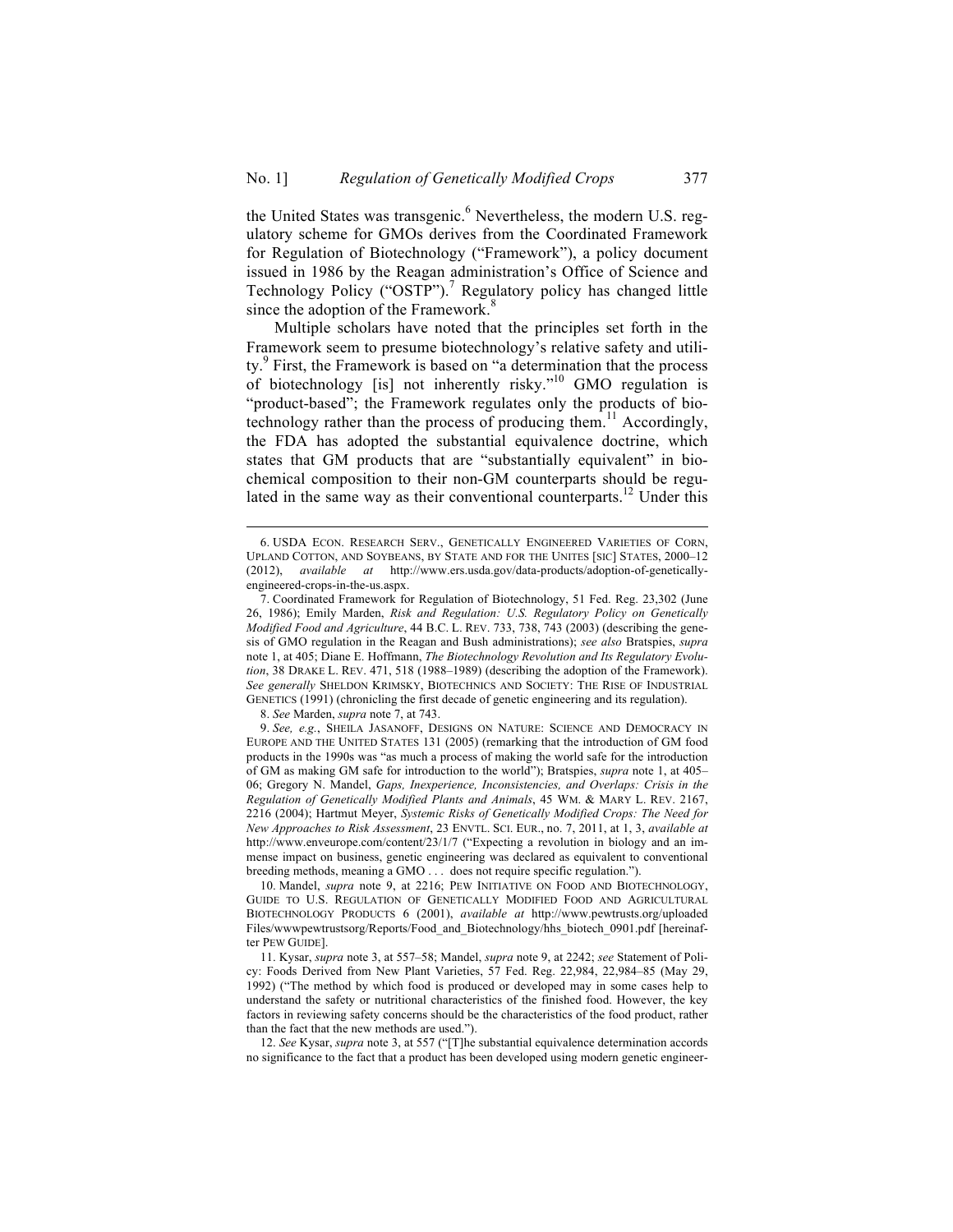doctrine, if a non-GM counterpart is "generally recognized as safe" ("GRAS"), then the GM product is typically considered to be GRAS.<sup>13</sup> This product- rather than process-oriented framework has led to a regulatory scheme that relies largely on voluntary consultations with the industry, based on the premise that GM crops are usually "substantially equivalent" to their conventional counterparts.<sup>14</sup> The result is that GM products are regulated without regard to any unique ethical dilemmas or undesirable social or economic consequences raised by their production.

Second, the Framework divides responsibility for overseeing GMOs between three federal agencies. Under the Federal Food, Drug, and Cosmetics Act ("FFDCA"), the Food and Drug Administration ("FDA") evaluates food and animal feed safety.<sup>15</sup> Under the Federal Insecticide, Fungicide, and Rodenticide  $Act^{16}$  and the Toxic Substances Control Act, $^{17}$  the Environmental Protection Agency ("EPA") regulates environmental risks posed by plants modified to produce their own pesticides.<sup>18</sup> Under the Plant Protection Act,<sup>19</sup> the Animal and Plant Health Inspection Service of the U.S. Department of Agriculture ("USDA") ensures the safety of GMO meat and egg products and regulates plant pests and noxious weeds.<sup>20</sup>

ing processes. Rather, substantial equivalence is determined solely with reference to the compositional and other tangible characteristics of the modified organism and its conventional counterparts."); Marden, *supra* note 7, at 784–85.

<sup>13.</sup> Bratspies, *supra* note 1, at 409; *see* Substances Generally Recognized as Safe, 62 Fed. Reg. 18,938, 18,944–45 (proposed Apr. 17, 1997) (to be codified at 21 C.F.R. pts. 170, et al.).

<sup>14.</sup> *See* Ronald E. Bailey & Linda M. Bolduan, *Genetically Modified Foods: Labeling Issues Are Driving the Regulators and Counsel*, 68 DEF. COUNS. J. 308, 310–11 (2001); Peter Newell, *Democratising Biotechnology? Deliberation, Participation and Social Regulation in a Neo-Liberal World*, 36 REV. INT'L STUD. 471, 479 (2010) (noting that the EPA "accepts the lab and field studies of biotech companies" and that "[v]oluntary private consultations with the agency before a product is marketed are considered adequate"); Claire Althouse, Note, *"Farming Out" Regulatory Responsibility: Private Parties in the Biotechnology Age*, 23 GEO. INT'L ENVTL. L. REV. 421, 424–25 (2011); *see also* FDA, CONSULTATION PROCEDURES UNDER FDA'S 1992 STATEMENT OF POLICY — FOODS DERIVED FROM NEW PLANT VARIETIES (1997), *available at* http://www.fda.gov/Food/ GuidanceComplianceRegulatoryInformation/GuidanceDocuments/Biotechnology/ ucm096126.htm.

<sup>15.</sup> Federal Food, Drug, and Cosmetic Act, 21 U.S.C. § 301 (2006 & Supp. V 2011); *see also* Coordinated Framework for Regulation of Biotechnology, 51 Fed. Reg. 23,302, 23,304 (June 26, 1986); PEW GUIDE, *supra* note 10, at ii.

<sup>16.</sup> Federal Insecticide, Fungicide, and Rodenticide Act, 7 U.S.C. § 136 (2006 & Supp. V 2011).

<sup>17.</sup> Toxic Substances Control Act, 15 U.S.C. § 2601 (2006 & Supp. V 2011).

<sup>18.</sup> *See* Coordinated Framework for Regulation of Biotechnology, 51 Fed. Reg. at 23,303–04; PEW GUIDE, *supra* note 10, at iii.

<sup>19.</sup> Plant Protection Act, 7 U.S.C. § 7701 (2006 & Supp. V 2011).

<sup>20.</sup> 7 C.F.R. §§ 2.22(a), 2.80(a)(36) (2012); *see* Coordinated Framework for Regulation of Biotechnology, 51 Fed. Reg. at 23,304; PEW GUIDE, *supra* note 10, at ii–iv; Bratspies, *supra* note 1, at 407; Kysar, *supra* note 3, at 558–59; Mandel, *supra* note 9, at 2216.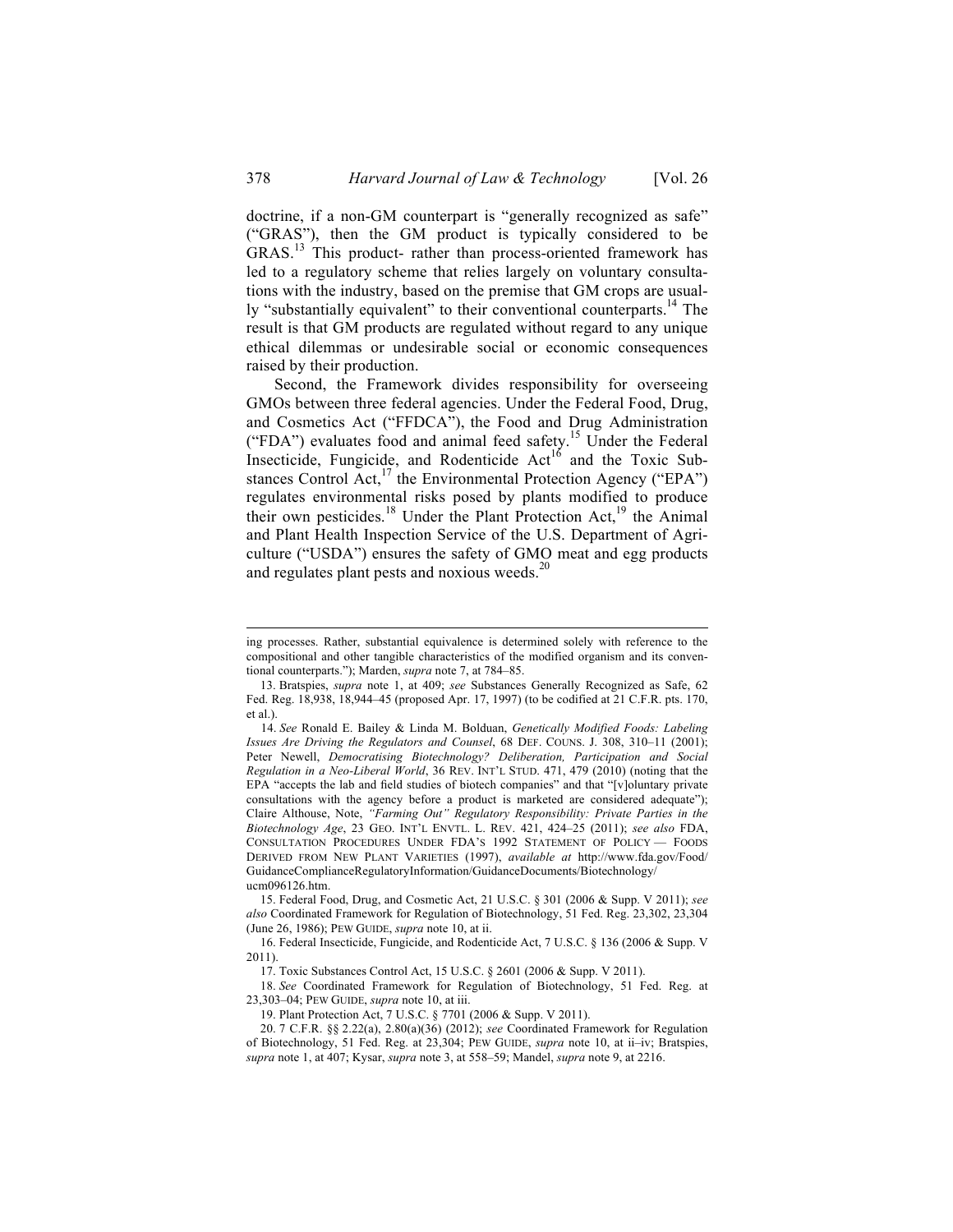Third, the Framework declares existing laws and agencies sufficient to accommodate GM foods, though it noted that congressional action could become appropriate as the field advances.<sup>21</sup> No new legislation has been passed specifically to address  $GMOs$ <sup>22</sup> even though Congress was unlikely to have considered genetic engineering when it enacted previous legislation. This exclusive reliance on preexisting statutes excludes socioeconomic and ethical risks by binding federal agencies to use only scientific risk assessment in deciding whether to authorize the testing and commercial release of GM crops.<sup>23</sup>

Part II of this Note describes the primary non-scientific concerns about GMOs that the current regulatory process does not consider. Part III applies to GM crop regulation arguments first identified by Gary Marchant for incorporating non-scientific considerations into regulatory decision-making. Part IV identifies and addresses major arguments against integrating non-scientific considerations into the regulatory process. Part V concludes.

## II. "NON-SCIENTIFIC" CONCERNS OVER GM CROPS

Since the late 1990s, the American public has expressed a number of non-scientific concerns regarding  $\overline{GMOs}^{24}$  reflecting a growing desire to reestablish an understanding of the origins and ingredients of the food we consume. $25$ 

### *A. Moral and Religious Objections to Genetic Engineering*

One set of concerns stems from some Americans' deeply held moral and religious convictions. Some believe that altering an organ-

 <sup>21.</sup> Coordinated Framework for Regulation of Biotechnology, 51 Fed. Reg. at 23,303 ("[T]his comprehensive regulatory framework uses a mosaic of existing federal law . . . ."); Proposal for a Coordinated Framework for Regulation of Biotechnology, 49 Fed. Reg. 50,856, 50,858 (Dec. 31, 1984); *see also* Bratspies, *supra* note 1, at 406; Hoffmann, *supra* note 7, at 518.

<sup>22.</sup> *See* Kysar, *supra* note 3, at 558–59 ("Because the Coordinated Framework and subsequent executive branch position statements embraced the substantial equivalence doctrine . . . policymakers determined that no new laws were required to regulate GM organisms. Instead, federal agencies would share regulatory oversight duties . . . under a pastiche of existing statutes."); Mandel, *supra* note 9, at 2218, 2228.

<sup>23.</sup> *See* FDA, A DESCRIPTION OF THE U.S. FOOD SAFETY SYSTEM (2000), *available at* www.fsis.usda.gov/OA/codex/system.htm [hereinafter FDA FOOD SAFETY]; NICHOLAS P. GUEHLSTORF, THE POLITICAL THEORIES OF RISK ANALYSIS 21 (2004); *see also* Marchant et al., *supra* note 2, at 346 ("While current U.S. regulatory regimes usually address issues such as costs and impacts on health, safety, and the environment, such regimes are generally structured to ignore the social and ethical issues that arise in response to emerging technologies.").

<sup>24.</sup> Marden, *supra* note 7, at 743; *see* Susanna H. Priest, *US Public Opinion Divided Over Biotechnology?*, 18 NATURE BIOTECHNOLOGY, 939, 939–942 (2000).

<sup>25.</sup> *See* Lynn J. Frewer et al., *Societal Aspects of Genetically Modified Foods*, 42 FOOD & CHEM. TOXICOLOGY 1181, 1182 (2004) [hereinafter Frewer et al., *Societal Aspects*].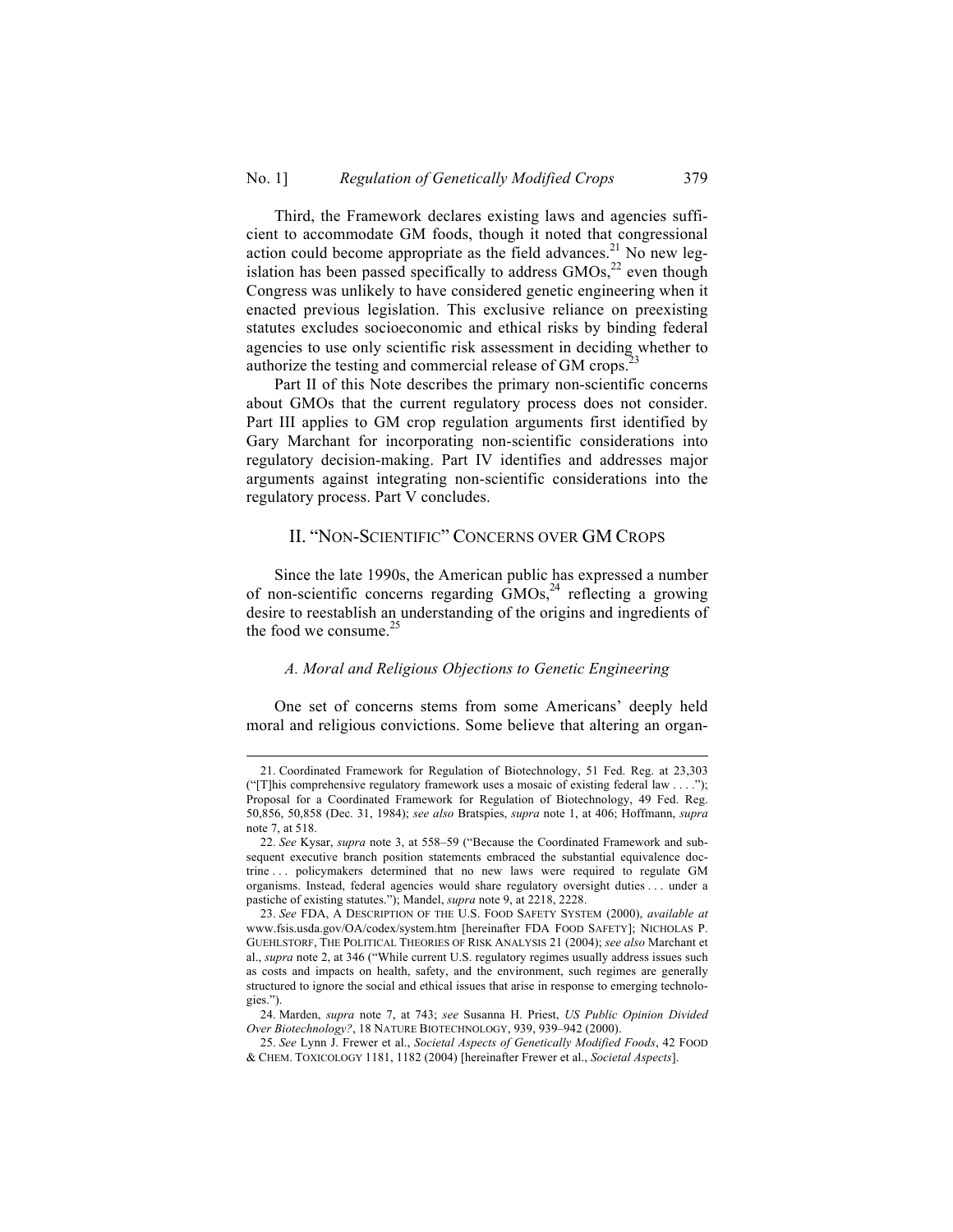ism's genetic makeup in a manner that could never occur through natural reproduction immorally "play[s] God" or commoditizes living things.<sup>26</sup> By this view, there is something sacred and important about the natural limits to the genetic code, such that creating distinct new species in the laboratory degrades nature and society. Others fear that GMOs may actively interfere with the dietary restrictions dictated by their religion — for example, genes found in food forbidden by their religion could be inserted without their knowledge into the foods that they are permitted to eat.<sup>27</sup>

### *B. Contamination and Coexistence*

Contamination or commingling refers to the inadvertent mixing of GM and non-GM crops before they reach the marketplace.<sup>28</sup> Contamination greatly affects the ability of conventional farming to coexist with GM farming.<sup>29</sup> For example, in the fall of 2000, scientists discovered StarLink corn, a type of GM corn approved for animal feed and ethanol production only, in Kraft taco shells.<sup>30</sup> StarLink corn expressed a transgenic protein that resembled known human allergens, but the EPA could not determine whether the corn would cause allergies in humans.<sup>31</sup> Companies linked to StarLink corn had to halt pro-

 <sup>26.</sup> *See* Hoffmann, *supra* note 7, at 482; Jamie E. Jorg Spence, Note, *Right to Know: A Diet of the Future Presently upon Us*, 39 VAL. U. L. REV. 1009, 1019–20 (2005) ("Moral objections to genetic engineering include that it is like 'playing God,' it 'violates the integrity of living organisms' by showing no respect for the 'otherness' of animals and by using them purely as an object or a research instrument, and that it is 'unnatural.'" (citations omitted)).

<sup>27.</sup> *See* Bailey & Bolduan, *supra* note 14, at 313; Valery Federici, Note, *Genetically Modified Food and Informed Consumer Choice: Comparing U.S. and E.U. Labeling Laws*, 35 BROOK. J. INT'L L. 515, 530 (2010) ("If a Muslim eats soup that is labeled vegetarian but in fact contains pork, or if a vegetarian eats cereal that contains mouse parts, the mislabeling that led to the inadvertent consumption is likely to be extremely offensive.").

<sup>28.</sup> Although U.S. food manufacturers now employ identity preservation and traceability systems, traditionally, independent farmers sold their harvests to loosely regulated elevators and cooperatives via loosely regulated transportation providers. *See* GREGORY S. BENNET, FOOD IDENTITY PRESERVATION AND TRACEABILITY: SAFER GRAINS 47 (2009) ("Mixing and processing occurred nearly continuously . . . [and the] final product was made up of many ingredients and numerous processes."); *see also In re* StarLink Corn Prods. Liab. Litig., 212 F. Supp. 2d 828, 834 (N.D. Ill. 2002); Linda Beebe, Note, In re StarLink Corn*: The Link Between Genetically Damaged Crops and an Inadequate Regulatory Framework for Biotechnology*, 28 WM. & MARY ENVTL. L. & POL'Y REV. 511, 512 (2004).

<sup>29.</sup> Miguel A. Altieri, *The Myth of Coexistence: Why Transgenic Crops Are Not Compatible with Agroecologically Based Systems of Production*, 25 BULL. OF SCI., TECH. & SOC'Y 361, 361 (2005); *cf.* A. Bryan Endres, *Revising Seed Purity Laws to Account for the Adventitious Presence of Genetically Modified Varieties: A First Step Towards Coexistence*, 1 J. FOOD L. & POL'Y 131, 152 (2005) ("[C]oexistence is concerned with the economic viability of sustaining different farming practices, as opposed to the environmental or health consequences  $\dots$ .").

<sup>30.</sup> Mandel, *supra* note 9, at 2203–04; *see also In re StarLink Corn*, 212 F. Supp. 2d at 833–35.

<sup>31.</sup> Mandel, *supra* note 9, at 2203.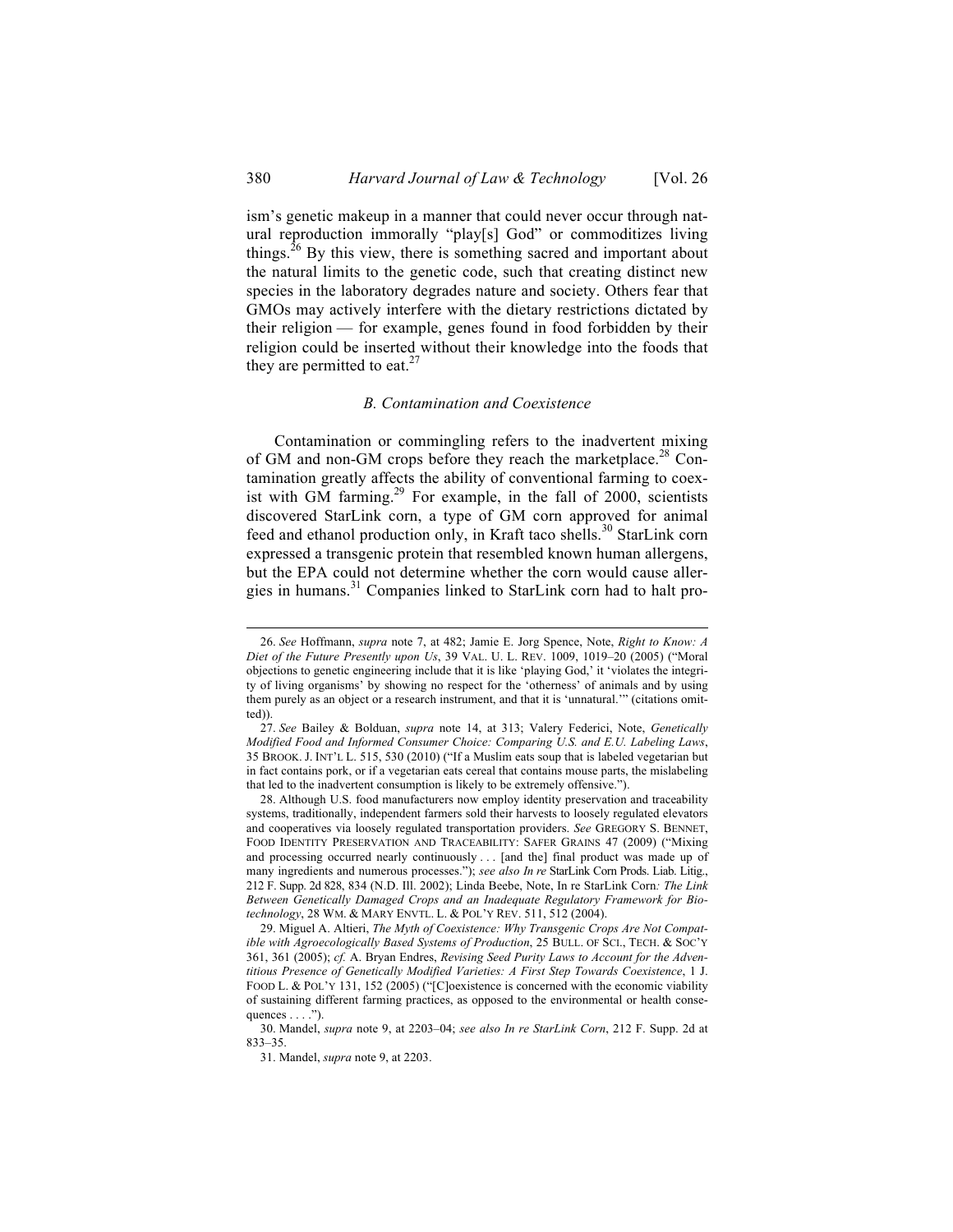duction and pull corn products from their shelves.<sup>32</sup> Shipments of U.S. corn meant for export were turned away, costing farmers tens of millions of dollars. $33$ 

The StarLink corn incident exemplifies the difficulty of separating GM and non-GM food and highlights the inadequacy of GMO regulation in preventing commingling.<sup>34</sup> The EPA failed to monitor StarLink production effectively and had instead relied on voluntary compliance with requirements to warn growers that the corn was not for human consumption.<sup>35</sup> In a suit brought by farmers against Aventis CropScience, the makers of StarLink, the district court sustained the farmers' negligence, public nuisance, and private nuisance claims.<sup>36</sup> The claims arose from the defendants'  $(1)$  representations that the seed was safe for human consumption, (2) failure to communicate EPA-approved warnings to downstream grain elevator operators and transport providers, and (3) design of a defective product that would inevitably cause contamination due to pollen drift and commingling.<sup>37</sup> As GMOs become more prevalent, accidental mixing occurs with increasing frequency. <sup>38</sup> It is now nearly impossible to assure that any U.S.-originating corn or soybean shipment is 100% non- $GMO^{39}$ 

Contamination and commingling affect farmers who build their livelihoods selling non-GMO crops. Gene flow through pollen drift and the movement of seeds can devastate conventional and organic farmers whose crops may be devalued or rendered unmarketable by the presence of recombinant DNA.<sup>40</sup> If an organic farmer's crops are

 <sup>32.</sup> *See id.* at 2204–05.

<sup>33.</sup> *Id.*

<sup>34.</sup> *See* Bratspies, *supra* note 1, at 414.

<sup>35.</sup> *See* Blake Denton, Comment, *Regulating the Regulators: The Increased Role for the Federal Judiciary in Monitoring the Debate over Genetically Modified Crops*, 25 UCLA J. ENVTL. L. & POL'Y 333, 359 (2006).

<sup>36.</sup> *In re StarLink Corn*, 212 F. Supp. 2d at 843, 847–48.

<sup>37.</sup> *Id.* at 837.

<sup>38.</sup> One author notes that "[i]n a pilot study to assess the extent of adventitious presence of genetically modified DNA in conventional seed supplies, the Union of Concerned Scientists found conventional varieties of corn, soybeans, and canola 'pervasively contaminated with low levels of genetic sequences originating in transgenic varieties.'" Endres, *supra* note 29, at 153 (quoting MARGARET MELLON & JANE RISSLER, GONE TO SEED: TRANSGENIC CONTAMINANTS IN THE TRADITIONAL SEED SUPPLY 12 (2004), *available at* http://www.ucsusa.org/assets/documents/food\_and\_agriculture/seedreport\_fullreport.pdf).

<sup>39.</sup> Bratspies, *supra* note 1, at 414.

<sup>40.</sup> *See* Endres, *supra* note 29, at 138; Paul J. Heald & James C. Smith, *The Problem of Social Cost in a Genetically Modified Age*, 58 HASTINGS L.J. 87, 111 (2006). Recombinant DNA is DNA that comes from multiple organismal sources, which are joined together using recombinant DNA technology. Genes inserted from one organism into another through recombinant DNA techniques are called transgenes, and the resulting organism is transgenic or genetically modified. *Glossary of Agricultural Biotechnology Terms*, USDA, http://www.usda.gov/wps/portal/usda/usdahome?contentid=BiotechnologyGlosary.xml&na vid=AGRICULTURE (last visited Dec. 22, 2012).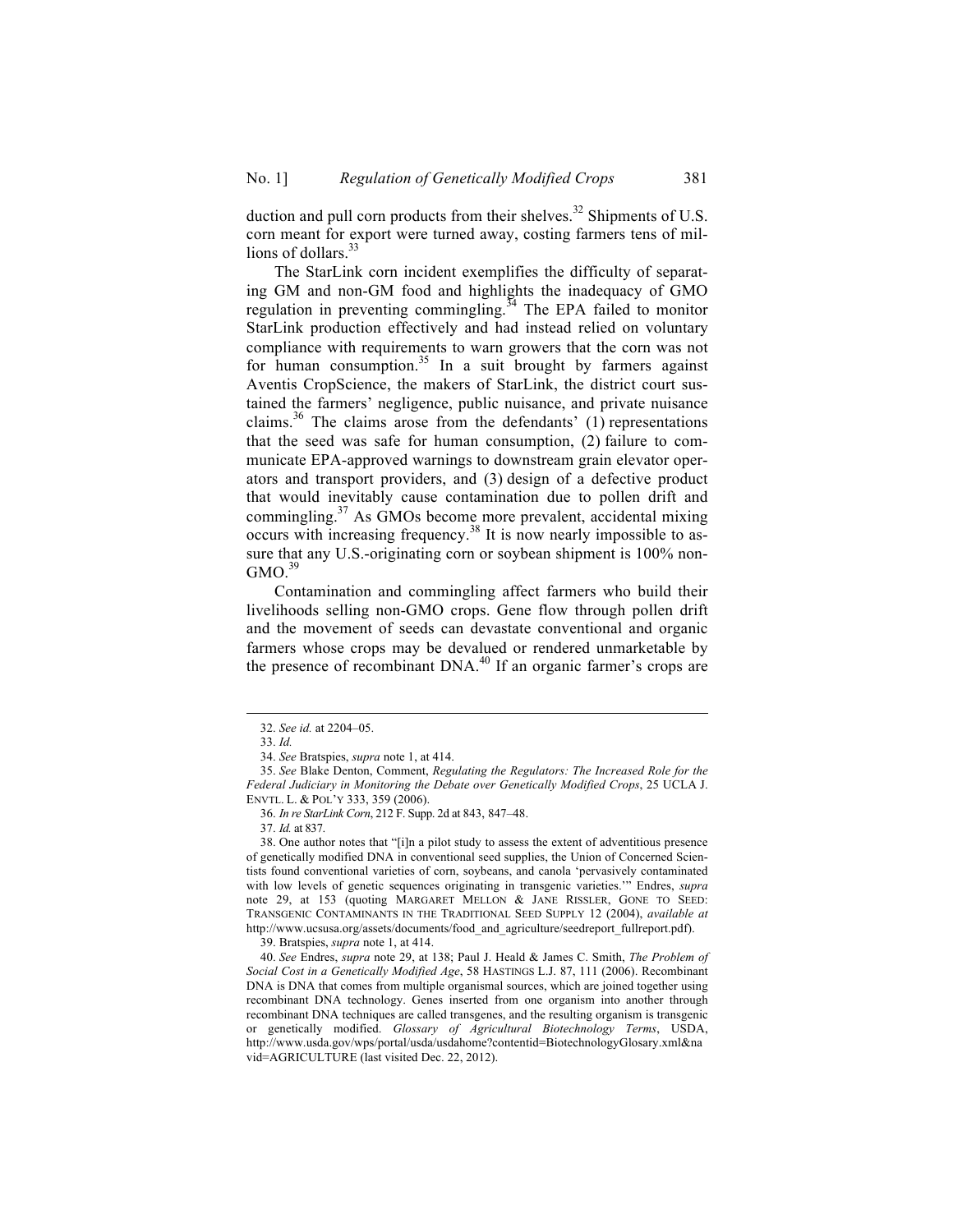contaminated, he could lose his certification and, with it, the premiums that consumers are willing to pay for organic produce. $41$ 

Contamination affects crop exporters because international standards may be more restrictive than domestic ones.<sup>42</sup> The European Union GMO regulatory framework operates under the "precautionary principle,<sup>343</sup> and the European Union maintained a de facto ban on GM foods between 1997 and 2006.<sup>44</sup> As a result of contamination and commingling, U.S. non-GMO farmers suffered sizeable collective economic losses during this period, including more than \$814 million in lost foreign sales over the course of the five years preceding 2004.<sup>45</sup> Although the European Union no longer bans GM crops, genetically engineered food continues to be extremely unpopular in Europe.<sup>46</sup>

Despite the intrusive nature of GM crops, the burden of keeping them out of farms is primarily on the non-GM farmer.<sup>47</sup> Conventional farmers thus far have not been successful in suing GMO farmers for unwanted contamination,<sup>48</sup> although recovery for economic injury may exist under several theories of liability, including private nui-

42. Endres, *supra* note 29, at 142–44.

 <sup>41.</sup> *See* Endres, *supra* note 29, at 138; Heald & Smith, *supra* note 40, at 88–89 ("The market for non-GMO crops is enormous, and such goods often command a premium price, but due to the widespread planting of GMO crops, non-GMO farmers run the constant risk of contamination . . . ."); *id*. at 113 ("A recent study reveals that in American supermarkets, the price premium for organic versus conventional fresh produce was from 11% to 121%."); Matthew Rich, Note, *The Debate over Genetically Modified Crops in the United States: Reassessment of Notions of Harm, Difference, and Choice*, 54 CASE W. RES. L. REV. 889, 898 (2004) ("Genetically modified crops also pose a risk to non-modified growers . Since the market price for organic foods is much higher than for non-organic foods, the result is a substantial decrease in the worth of the crop.").

<sup>43.</sup> Kysar, *supra* note 3, at 556–57 (defining the "precautionary principle" as "a decisionmaking heuristic that 'counsels serious contemplation of regulatory action in the face of evidence of health and environmental risk, even before the magnitude of risk is necessarily known or any harm manifested'" (quoting David A. Dana, *A Behavioral Defense of the Precautionary Principle*, 97 NW. U. L. REV. 1315, 1315 (2003))).

<sup>44.</sup> *See* Council Directive 2001/18, 2001 O.J. (L 106) 1 (EC); Council Regulation 258/97, 1997 O.J. (L 043) 1 (EC); Heald & Smith, *supra* note 40, at 112; *see also infra* Part IV.A.

<sup>45.</sup> *See* Rich, *supra* note 41, at 899.

<sup>46.</sup> *See* Altieri, *supra* note 29, at 362; Heald & Smith, *supra* note 40, at 111–13 (describing the growth in the European market for organic foods and noting that the organic market may "serve as a reliable proxy" for the non-GMO market where data on the non-GMO market are difficult to obtain).

<sup>47.</sup> Endres, *supra* note 29, at 13,536 ("In the absence of legal rules seed and specialty crop producers (including organic producers) have historically borne all of the costs necessary to achieve desired purity standards.").

<sup>48.</sup> Drew L. Kershen, *Legal Liability and Agricultural Biotechnology: Ten Questions*, AGRIBIOTECH (Apr. 23, 2009), http://agribiotech.info/details/KershenFinal%2003%20 layout.pdf (explaining that, as of 2009, there were no farmer-against-farmer suits alleging GMO contamination and describing the four lawsuits brought by farmers against purveyors of GMO technology that ultimately were dismissed or settled out of court); *see In re* Genetically Modified Rice Litig., 666 F. Supp. 2d 1004 (E.D. Mo. 2009); Sample v. Monsanto Co., 283 F. Supp. 2d 1088 (E.D. Mo. 2003); *In re* StarLink Corn Prods. Liab. Litig., 212 F. Supp. 2d 828 (N.D. Ill. 2002); Hoffman v. Monsanto Canada Inc., (2005) SKQB 225 (Sask.), *aff'd*, [2007] SKCA 47 (Can.).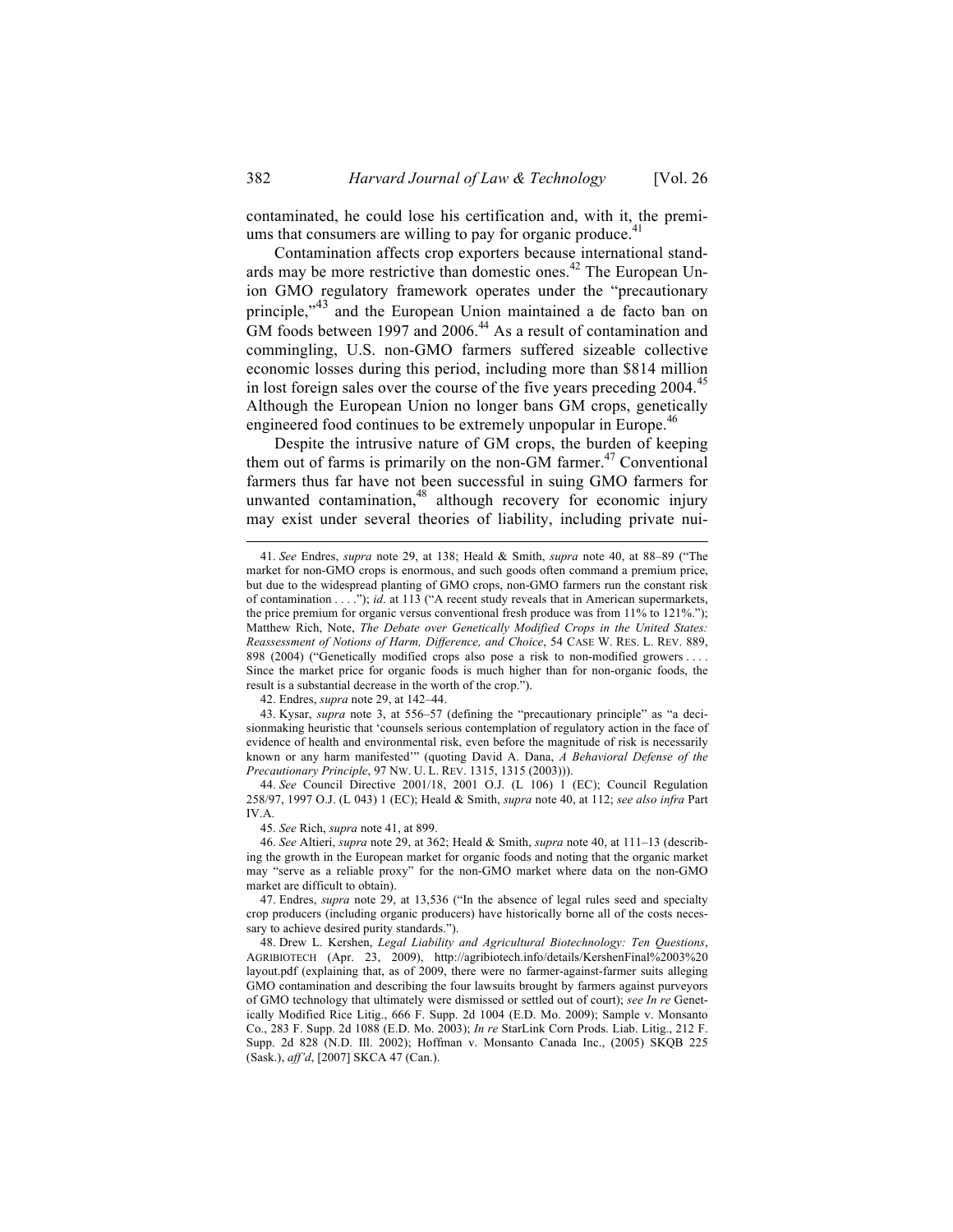sance and trespass.<sup>49</sup> Non-GMO farmers incur significant costs in preventing GM pollen and seeds from crossing into their fields.<sup>50</sup> Some farmers contract with contiguous blocks of farmers in a particular region to grow non-GM crops.<sup>51</sup> Others plant rows of crops at the boundaries of their fields to act as buffer zones that absorb wayward pollen.<sup>52</sup> In California, several counties have passed referendums to establish GM-free zones.<sup>53</sup>

Current legal measures such as seed stewardship guidelines from seed breeders and regulatory agencies address the development of pest-resistance in GM crops but do not aim to achieve meaningful coexistence between GM and non-GM crops. For example, Monsanto instructs growers of its GM seeds to plant twenty percent of their field with non-GMO cotton in order to slow pest resistance to the *Bt* toxin that the GM plants produce.<sup>54</sup> Although it would aid coexistence if farmers planted the reserve as a buffer around GM crops, the location of this reserve is left up to the grower, thereby "squandering its value as a coexistence tool."<sup>5</sup>

### *C. Consumer Choice and Labeling*

Despite consistently strong demand for labeling over the past two decades, the FDA does not mandate disclosure of the presence of GM material in food products.<sup>56</sup> Furthermore, the FDA originally maintained that voluntary negative labeling — labeling food "GM-free" or

 <sup>49.</sup> *See* Heald & Smith, *supra* note 40, at 113–136 (discussing potential and actual theories of liability for contamination of conventional farms by GMOs and predicting the strength of each); Stephanie E. Cox, Note, *Genetically Modified Organisms: Who Should Pay the Price for Pollen Drift Contamination?*, 13 DRAKE J. AGRIC*.* L*.* 401, 409–12 (2008). *See generally* Michael Faure & Andri Wibisana, *Liability for Damage Caused by GMOs: An Economic Perspective*, 23 GEO. INT'L ENVTL. L. REV. 1 (2010) (presenting an economic analysis of various theories of liability for harms caused by GMOs).

<sup>50</sup> *See, e.g.*, Cox, *supra* note 49, at 414 ("One of the biggest hurdles for coexistence is the economic cost associated with it, especially for smaller producers.").

<sup>51.</sup> Endres, *supra* note 29, at 136–38.

<sup>52.</sup> *Id.*

<sup>53.</sup> *Id.*; *see, e.g.*, *Agriculture Division,* CNTY. OF MENDOCINO, CAL., http://www.co.mendocino.ca.us/agriculture/agriculturedivision.htm (last visited Dec. 22, 2012).

<sup>54.</sup> *See, e.g.*, MONSANTO, 2011 MONSANTO TECHNOLOGY/STEWARDSHIP AGREEMENT 1, *available at* http://thefarmerslife.files.wordpress.com/2012/02/scan\_doc0004.pdf; MONSANTO, 2013 INSECT RESISTANCE MANAGEMENT (IRM) GROWER GUIDE FOR GENUITY VT DOUBLE PRO RIB COMPLETE 7–10 (2013), *available at* http://www.monsanto.com/ SiteCollectionDocuments/IRM-Grower-Guide.pdf; Endres, *supra* note 29, at 139. The idea behind planting such "refuges" is that "insects with a mutation allowing them to survive exposure to Bt will mate with insects in the refuge and produce offspring without a tolerance for Bt." *Id.*

<sup>55.</sup> Endres, *supra* note 29, at 140.

<sup>56.</sup> *See* Federici, *supra* note 27, at 518; Marden, *supra* note 7, at 761–62.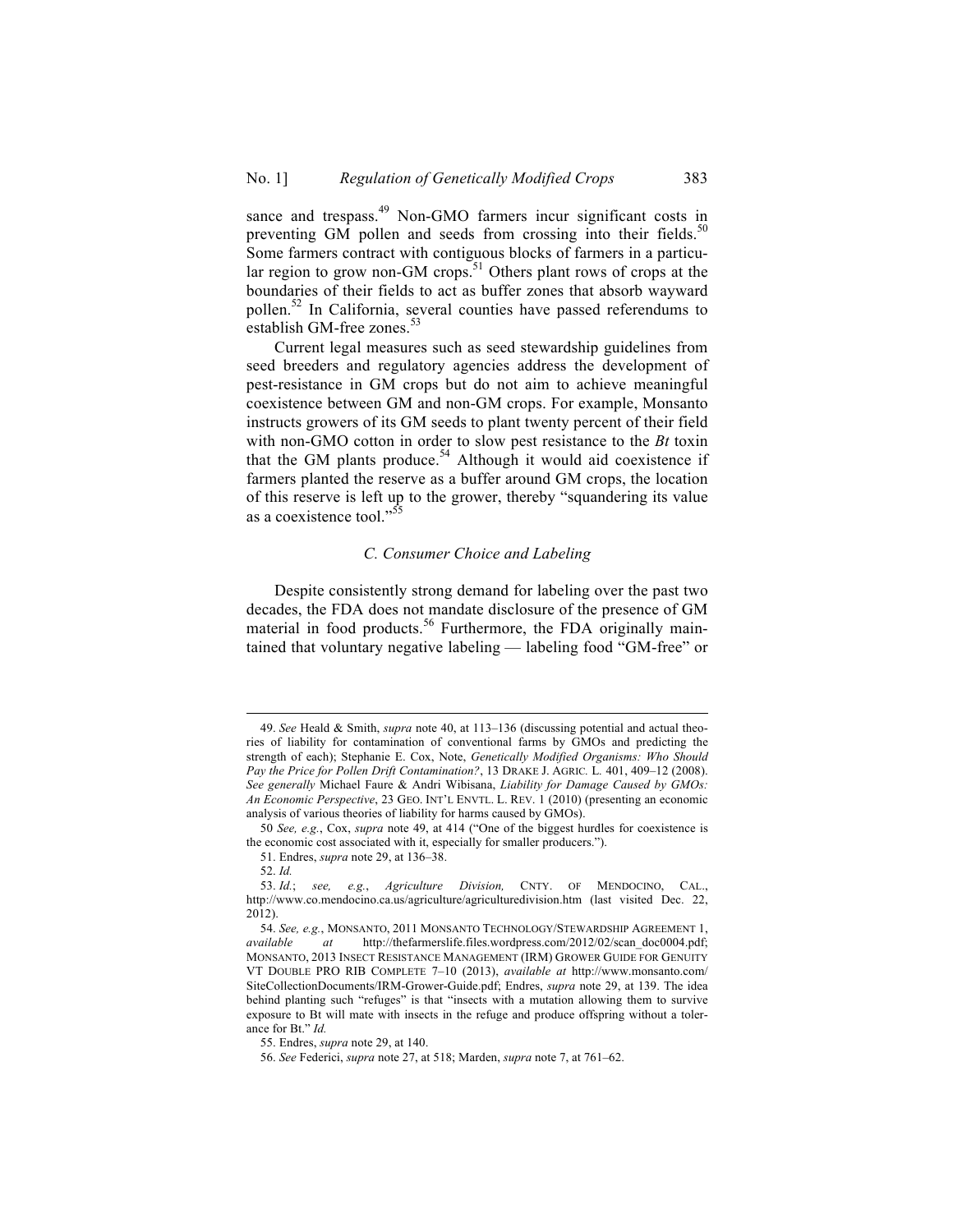"GMO-free" — would be considered misleading under the  $FFDCA$ ,  $57$ though it has since retreated from this position.<sup>58</sup>

Under the FFDCA, food is "misbranded" if "its labeling is false or misleading."<sup>59</sup> Labeling is misleading if it "fails to reveal facts material . . . with respect to consequences which may result from the use of the article."<sup>60</sup> The FDA originally interpreted this provision to require labeling only where the absence of such labeling would "(1) pose health or environmental risks[,] . . . (2) mislead the consumer in light of other statements on the label[,]  $\ldots$  or (3) mislead the consumer to assume that because of its similarity to another food, a product has certain specific nutritional characteristics."<sup>61</sup> The FDA found mandatory labeling inappropriate because, under its product-based approach, it typically considers GMOs to be "substantially similar" to conventionally produced foods. $62$  The FDA also stated in its 1992 policy statement that voluntary negative labeling would be considered misleading under 21 U.S.C.  $\hat{\S}$  343(a)(1),<sup>63</sup> because there were no established threshold levels at which a mixed crop is considered GM and no scientific evidence that GMOs posed a greater health and safety risk. $64$ 

As GMOs became more prevalent in the late 1990s and as consumers became more aware of their presence in the food supply, polls revealed that an unequivocal majority of consumers wanted GM foods labeled.<sup>65</sup> The FDA's critics saw the agency's GMO labeling policy as a paternalistic move to "protect" consumers from their own supposed irrationality.<sup>66</sup> Typically, when consumers disagree for ethical or socioeconomic reasons with the consumption of a product, they can ex-

 <sup>57.</sup> *See infra* text accompanying notes 61–64.

<sup>58.</sup> *See infra* text accompanying notes 72–74.

<sup>59.</sup> 21 U.S.C. § 343(a)(1) (2006 & Supp. V 2011).

<sup>60.</sup> 21 U.S.C. § 321(n) (2006 & Supp. V 2011).

<sup>61.</sup> Marden, *supra* note 7, at 759 (citing *Hearing Before the Subcomm. on Health, Education, Labor and Pensions*, 107th Cong. (2000) (statement of Joseph A. Levitt, Director, Center for Food Safety and Applied Nutrition)).

<sup>62.</sup> *Id.* at 759–60; *see also* Federici, *supra* note 27; Rich, *supra* note 41.

<sup>63.</sup> Marden, *supra* note 7, at 760 (citing 58 Fed. Reg. 25,837 (Apr. 28, 1993)).

<sup>64.</sup> *See id.* at 761–62.

<sup>65.</sup> Denton, *supra* note 35, at 344 ("Studies indicate that consumers overwhelmingly support the labeling of GM food."). A 1997 survey conducted by Novartis reported that 93% of Americans wanted the FDA to require labeling of GM foods. Marden, *supra* note 7, at 760. A *Time Magazine* poll in 1999 reported that 81% of respondents wanted labeling. *Id.* A 2001 telephone poll by ABC News found that 93% of Americans wanted mandatory labeling. Gary Langer, *Poll: Skepticism of Genetically Modified Food*, ABC NEWS.COM (June 19, 2001), http://abcnews.go.com/Technology/story?id=97567&page=1#.UKG3

JYZBmDk. A 2002 Center for Food Safety compilation of various polls reported that 75% to 93% of American consumers wanted GM foods labeled. *Compilation and Analysis of Public Opinion Polls on Genetically Engineered (GE) Foods*, CENTER FOR FOOD SAFETY, http://www.organicconsumers.org/gefood/polls051602.cfm (last updated Feb. 1, 2002); *see also* Federici, *supra* note 27, at 530 ("One survey showed that 94% of consumers would like labels to indicate the presence of GM content.").

<sup>66.</sup> *See, e.g.*, Rich, *supra* note 41, at 906.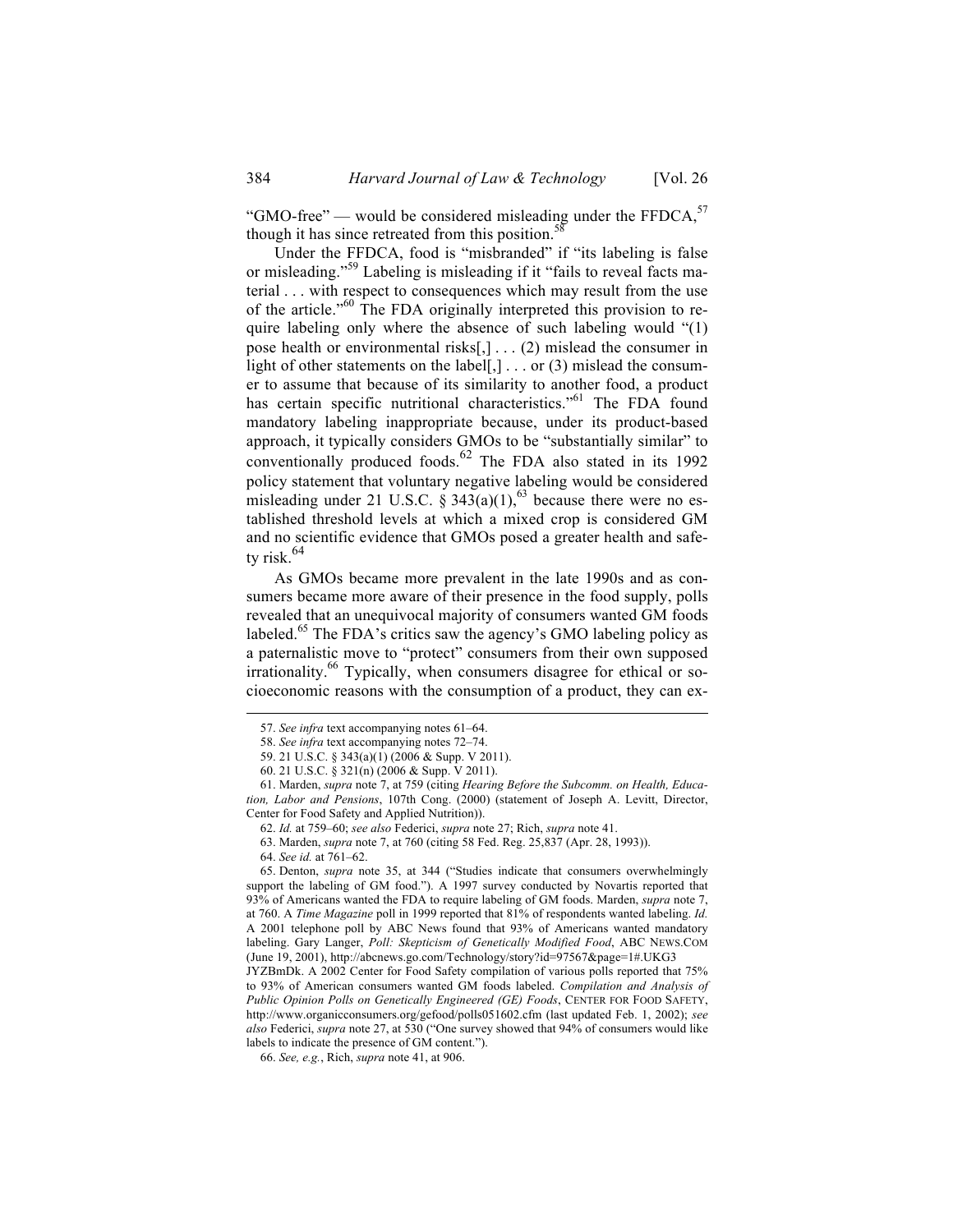press their disapproval by opting not to buy it.<sup>67</sup> Labeling food enables the market to decide whether certain types of foods should be sold. It solves the problem of intractably mixed opinions on the social utility of a product or practice. The government, industry, and theorists have all endorsed this approach in some contexts to avoid bureaucracy and misinformed policies.<sup>68</sup>

Moreover, the FDA and USDA permit certain other types of food labels that are unrelated to the nutritional or safety profile of the food. One socially oriented food label that has taken off by storm in recent years is the "fair trade" label.<sup>69</sup> This label facilitates consumer choice in purchasing imported produce made by workers who were paid fairly for their labor.<sup>70</sup> The FDA and USDA are not responsible for fair trade certifications — which are usually performed by a variety of international and domestic organizations<sup>71</sup> — but they have not objected to fair trade labels.

In response to mounting criticism and consumer demand, the FDA released draft guidance on voluntary labeling for GM products in  $2001$ .<sup>72</sup> The FDA reaffirmed its view that food production by bioengineering is not a material fact under section 343(a) of the  $FFDCA.<sup>73</sup>$  It recognized, however, that in some circumstances voluntary negative labeling may be permissible.<sup>74</sup>

 <sup>67.</sup> Kysar, *supra* note 3, at 619; *see* Elizabeth Barham, *Towards a Theory of Values-Based Labeling*, 19 AGRIC. & HUM. VALUES 349, 350 (2002).

<sup>68.</sup> *See, e.g.*, Barham, *supra* note 67, at 349–58; *Food Irradiation: What You Need to Know*, FDA.GOV, http://www.fda.gov/Food/ResourcesFor You/Consumers/ucm261680.htm (last updated May 9, 2012); *Products & Partners*, FAIR TRADE USA, http://www.fairtradeusa.org/products-partners#tabset-tab-2 (last visited Dec. 22, 2012).

<sup>69.</sup> Kysar, *supra* note 3, at 583 ("Demand for 'fairly traded' coffee, chocolate, bananas, and other goods has grown to the point that Fairtrade Labelling Organizations International, a leading certification body, now endorses more than 800,000 producers in forty countries . . . . [S]ales of Fairtrade-labeled goods . . . reach[ed] an international total of \$260 million in 2002.").

<sup>70.</sup> *See* Katy McLaughlin, *Is Your Grocery List Politically Correct? Food World's New Buzzword Is 'Sustainable' Products; Fair Trade Certified Mangos*, WALL ST. J. (Feb. 17, 2004), http://online.wsj.com/article/0,,SB107698348237931093,00.html ("The labels mean that workers in poor countries received higher-than-usual wages and other benefits.").

<sup>71.</sup> *See id.* ("[T]here is no central authority setting definitions for the new claims.").

<sup>72.</sup> FDA CENTER FOR FOOD SAFETY AND APPLIED NUTRITION, GUIDANCE FOR INDUSTRY: VOLUNTARY LABELING INDICATING WHETHER FOODS HAVE OR HAVE NOT BEEN DEVELOPED USING BIOENGINEERING; DRAFT GUIDANCE (2001), *available at* http://www.fda.gov/food/guidancecomplianceregulatoryinformation/guidancedocuments/ foodlabelingnutrition/ucm059098.htm [hereinafter CENTER FOR FOOD SAFETY, GUIDANCE FOR INDUSTRY].

<sup>73.</sup> 21 U.S.C. § 343(a) (2006 & Supp. V 2011); CENTER FOR FOOD SAFETY, GUIDANCE FOR INDUSTRY, *supra* note 72.

<sup>74.</sup> *See* CENTER FOR FOOD SAFETY, GUIDANCE FOR INDUSTRY, *supra* note 72. The guidance explains that, for example, a "GMO free" label or label that implies that a product is superior because it is not bioengineered would be misleading and inaccurate. *Id.* In contrast, a label that says, "We do not use ingredients that were produced using biotechnology" would be acceptable. *Id*. The latter does not imply that the product has zero bioengineered material or that it is superior to its bioengineered counterpart. *Id.*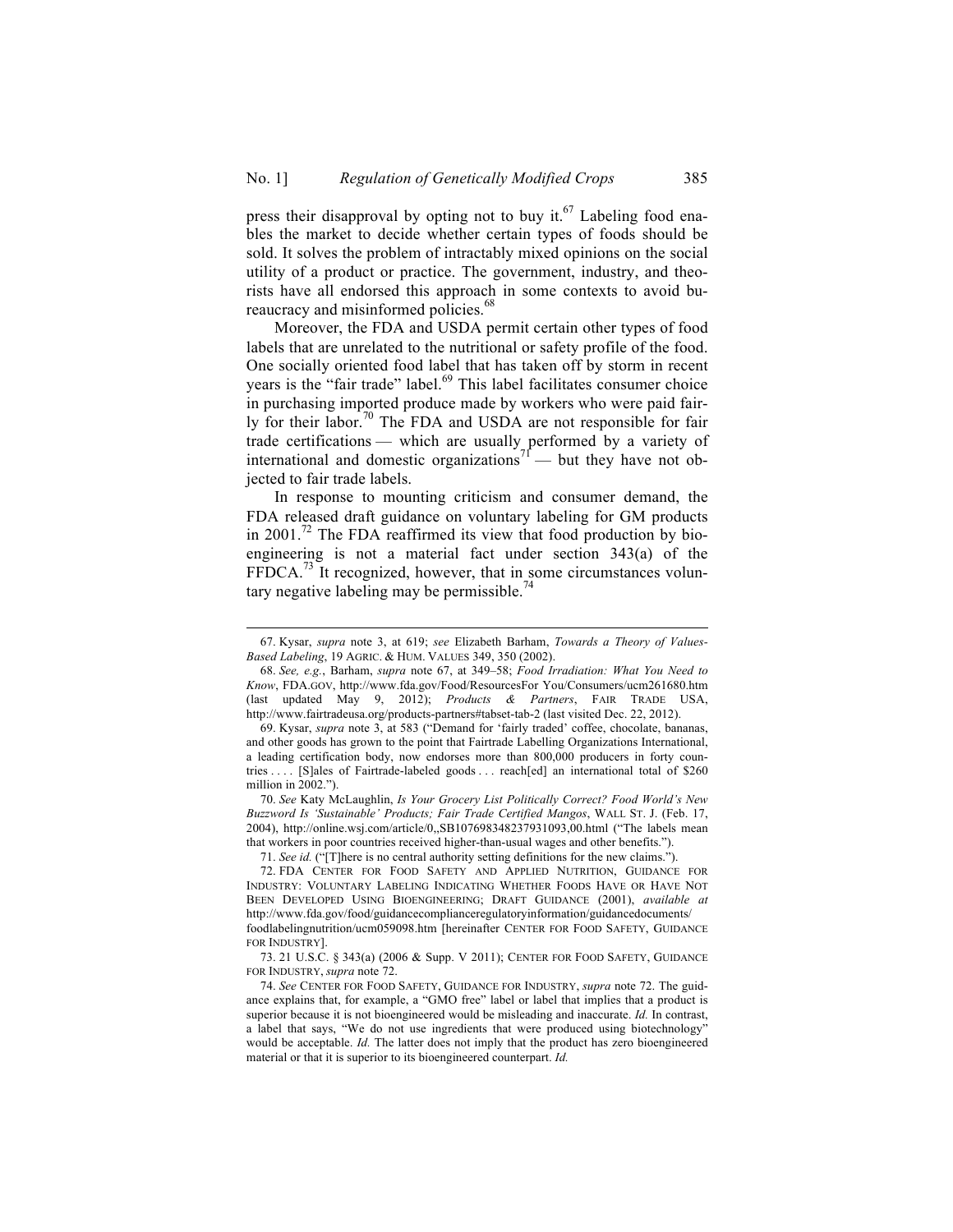For consumers who do not wish to consume GM food, the FDA's new position is still too limited to enable them to purchase non-GM food reliably. With only voluntary labeling, consumers cannot know with certainty whether a product has particular characteristics in the absence of the label.<sup>75</sup> Mandatory labeling disseminates information much more reliably because the presence or absence of the labeled characteristic is immediately apparent to a consumer in every case.<sup>76</sup>

Organic labeling initially presents itself as an alternative way to detect GMO presence in food<sup> $77$ </sup> because one requirement for organic certification is that methods "to genetically modify organisms" are not used to produce the food.<sup>78</sup> However, "organic" is not a reliable proxy for GMO-free.<sup>79</sup> Organically labeled foods may nevertheless contain GMOs because there is no mandatory testing for GMO residues,<sup>80</sup> and there is no EPA threshold tolerance level for the finding of an unacceptable amount of GMO residues in organic food.<sup>81</sup> Organic labels are permitted on GMOs so long as genetic engineering methods were not *intentionally* used.<sup>82</sup>

In light of strong consumer demand and lack of comparable alternative food labels, mandatory labeling presents an appealing alternative to expanding the scope of the risk factors regulatory agencies may consider. However, there are several reasons it has not been instituted. First, labeling is not compulsory precisely because it would directly reflect consumers' non-scientific concerns. Second, even if labeling were required, it would be an incomplete solution because it is inherently reactive, rather than prophylactic.<sup>83</sup> Upstream regulations are better suited to resolving issues of field contamination and moral objections to biotechnology. Third, mandatory labeling could increase

 <sup>75.</sup> *See* Rich, *supra* note 41, at 906.

<sup>76.</sup> *See id.* at 1034–35; Steve Keane, *Can a Consumer's Right to Know Survive the WTO?: The Case of Food Labeling*, 16 TRANSNAT'L L. & CONTEMP. PROBS. 291, 297 (2006).

<sup>77.</sup> *See* Federici, *supra* note 27, at 518.

<sup>78.</sup> Mandel, *supra* note 9, at 2190 n.96 ("National Organic Program food labeling requirements may create an implicit 'non-genetically modified' label because products labeled 'organic' cannot contain products produced through rDNA technology."). For a brief overview of organic requirements and certification, see Michelle T. Friedland, *You Call That Organic? — The USDA's Misleading Food Regulations*, 13 N.Y.U. ENVTL. L.J. 379, 388– 90 (2005).

<sup>79.</sup> *See* Rich, *supra* note 41, at 911 ("Under the old organic standards, a customer could reasonably believe that the product did not contain genetically modified proteins. That is no longer the case.").

<sup>80.</sup> Friedland, *supra* note 78, at 392–94 (explaining that NOP regulations merely provide that the state organic program's governing state official or certifying agents "may require" testing of any agricultural input represented as organic).

<sup>81.</sup> *Id.* at 396–97 ("[R]egulations do not establish any limit whatsoever on contamination by genetically engineered materials.").

<sup>82.</sup> *Id.* at 397.

<sup>83.</sup> *See* Kysar, *supra* note 3, at 639–41.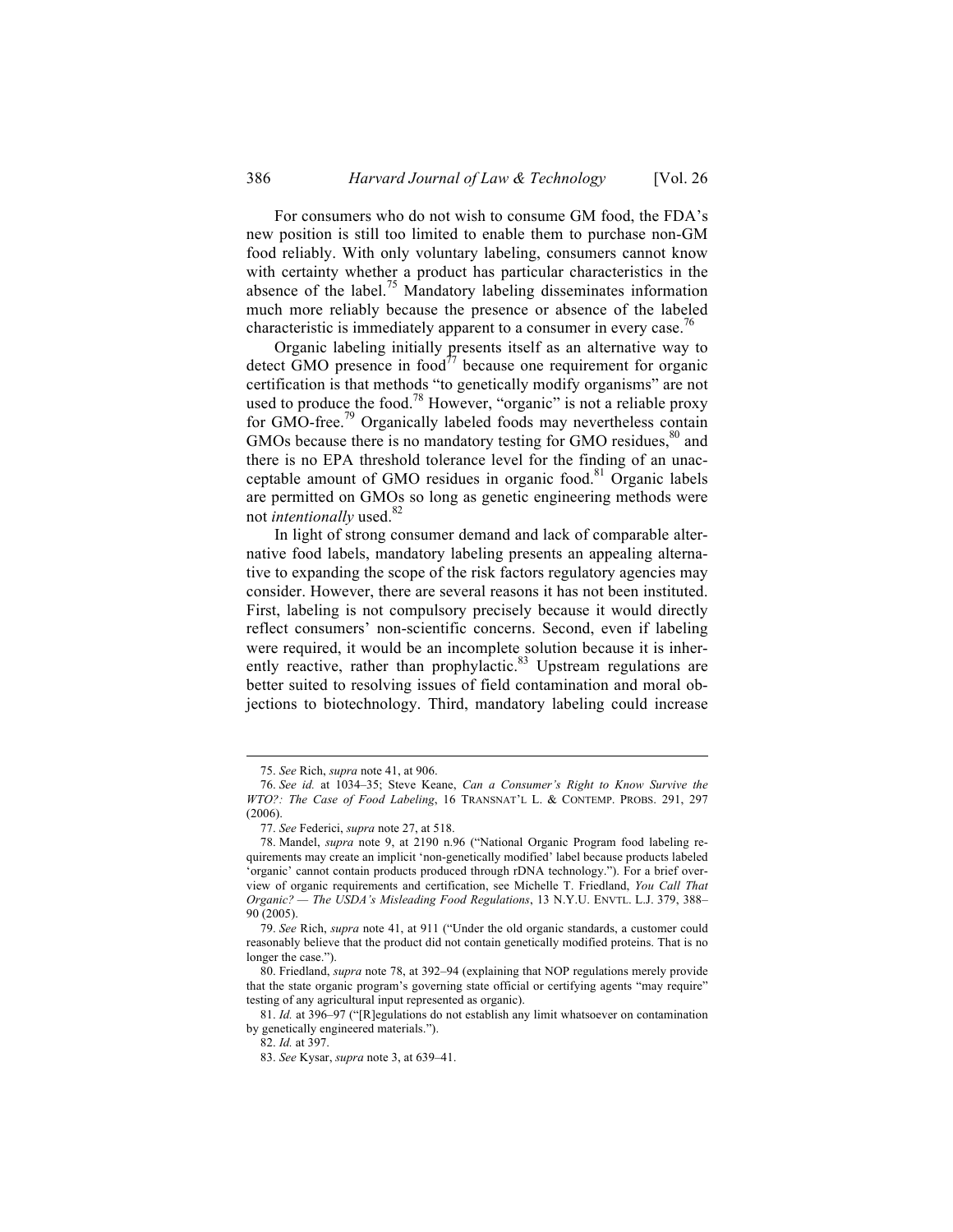the cost of non-GMO food for farmers and consumers by forcing non-GMO farmers to bear the expense of testing their crops for GMOs.<sup>84</sup>

#### *D. Patent Litigation and Corporatization of the Food Supply*

The patentable status of GMOs has played a crucial role in precipitating a shift in the agriculture industry towards large agribusiness. Increasingly, multinational corporations with little connection to local farmers or consumers control the food supply.<sup>85</sup> Patents and other intellectual property rights have facilitated this process by enabling companies to control GM seeds and herbicides designed for use with GM crops. In the 1970s, for example, the Plant Variety Protection Act<sup>86</sup> spurred an important merger and acquisition movement that left a predominant share of intellectual property rights over plants in the hands of a few corporations, including Cargill, Monsanto, Occidental Petroleum, and Shell Oil.<sup>87</sup>

Lay and expert critics alike have pointed to real and potential harms caused by corporatization of the food supply. Some critics fear that if farmers surrender their traditional control over the seed supply,<sup>88</sup> they may no longer devote the same time and energy to breed-

86. 7 U.S.C. §§ 2321–2583 (2006).

88. *See* Rich, *supra* note 41, at 898 ("The patented plants are often sold only for one growing season, and farmers must purchase new seed or renew their permits to plant in

 <sup>84.</sup> *See id.* California Proposition 37 would have created the first law in the United States to mandate labeling of GMOs or processed food with GM ingredients, but it failed to pass by a vote of 47.2% to 52.8% on November 6, 2012. *See State Ballot Measures — Statewide Results*, SEC'Y OF STATE OF CAL., http://vote.sos.ca.gov/returns/ballot-measures (last updated Nov. 20, 2012). For the full text of the proposed change to the California Health and Safety Code, see SEC'Y OF STATE OF CAL., TEXT OF PROPOSED LAWS 32 (2012), *available at* http://vig.cdn.sos.ca.gov/2012/general/pdf/text-proposed-laws-v2.pdf#nameddest= prop37. The reasons for the failure of the proposition to pass, despite studies showing a strong consumer preference for mandatory labeling, are not clear and deserve examination.

<sup>85.</sup> *See, e.g.*, Inmaculada de Melo-Martin & Zahra Meghani, *Beyond Risk, a More Realistic Risk-Benefit Analysis of Agricultural Biotechnologies*, 9 EUR. MOLECULAR BIOLOGY ORG. REP. 302, 304 (2008) ("[A] handful of seed companies own most of the patents for various GM plants, which means that farmers must purchase their seed stock from them, at prices set by those businesses."); Rich, *supra* note 41, at 899 ("[T]here is concern that the patenting of genetically modified crops 'will create a new feudalism in which farmers . . . will be dependent upon a few multinational companies . . . ." (quoting Franz Xaver Perrez, *Taking Consumers Seriously: The Swiss Regulatory Approach to Genetically Modified Food*, 8 N.Y.U. ENVTL. L.J. 585, 588 (2000))). Currently, the top four beef packers control 80% of the market, compared to 1970, when the top five beef packers controlled about 25% of the market. FOOD, INC. (Participant Media 2008).

<sup>87.</sup> Susan E. Gustad, Comment, *Legal Ownership of Plant Genetic Resources — Fewer Options for Farmers*, 18 HAMLINE L. REV. 459, 470–71 (1995) (citing Frederick H. Buttel & Jill Belsky, *Biotechnology, Plant Breeding and Intellectual Property: Social and Ethical Dimensions*, *in* OWNING SCIENTIFIC AND TECHNICAL INFORMATION, VALUE AND ETHICAL ISSUES 110, 120 (Vivian Weil & John W. Snapper eds., 1989)). In spite of the special protection that the Plant Variety Protection Act provides to plant patent owners, most infringement litigation relating to transgenic plants has involved utility patents. Drew Kershen, *Of Straying Crops and Patent Rights*, 43 WASHBURN L.J. 575, 575–76 (2004).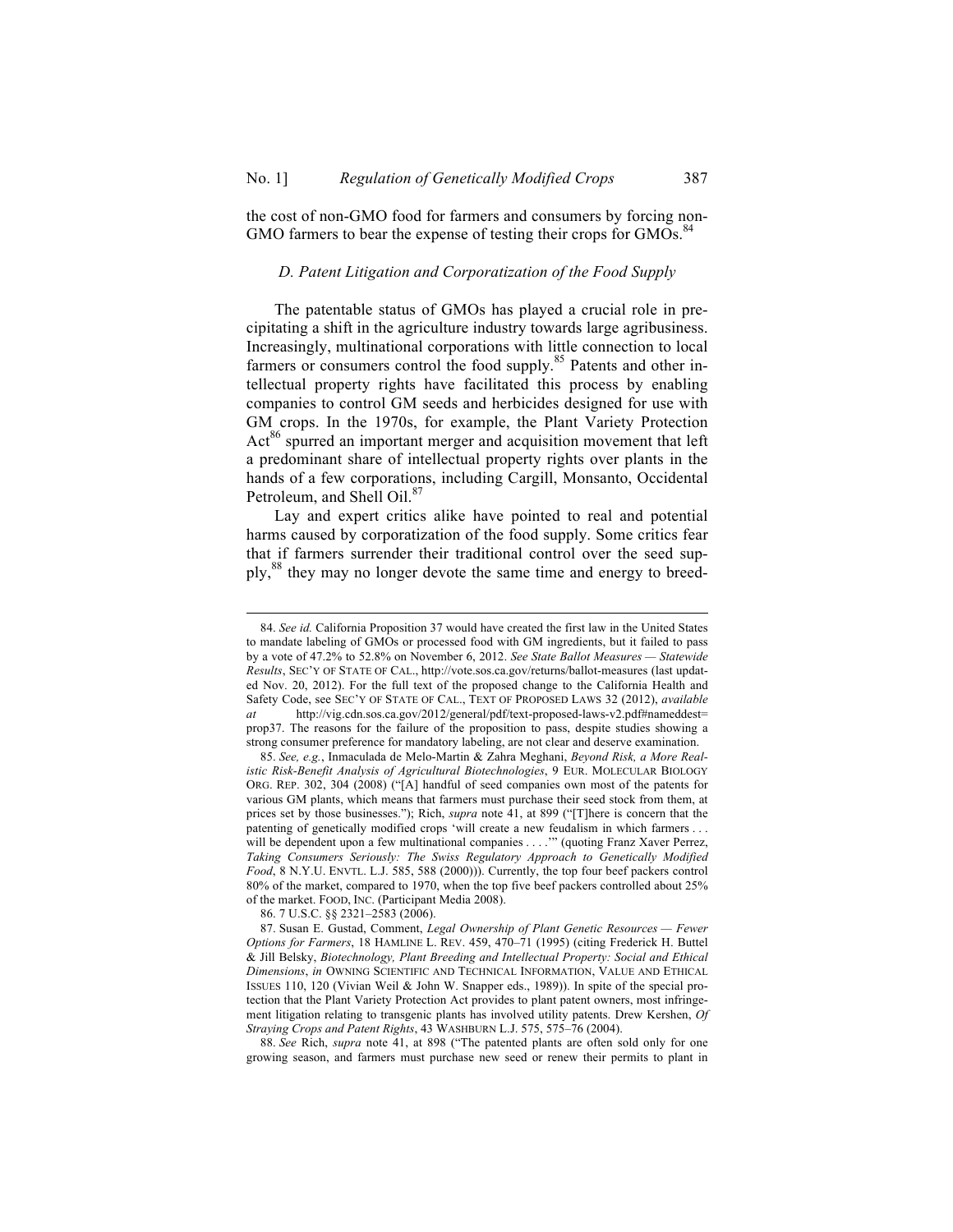ing more robust and higher yielding crops through traditional techniques.<sup>89</sup> Others warn against the perception that society must accept biotechnology in order to feed the world's growing population and the poor, arguing that society should focus on effecting broader social change to resolve these issues. $\frac{90}{2}$ 

Additionally, critics claim that biotechnology raises long-term costs for farmers because farmers must continually buy next generation seeds. Technology licenses prohibit farmers from planting the seeds produced by their GM crops.<sup>91</sup> These licenses were upheld in *Monsanto Co. v. Scruggs*, in which the Federal Circuit held that Monsanto's "no replant" policy did not constitute an illegal anticompetitive practice because patent holders have a right to exclude others from use of their technology and condition its use on contractual limitations.<sup>92</sup> Moreover, the court held that the first sale doctrine of patent law does not apply to GM seeds produced by GM crops, reaffirming its earlier ruling in *Monsanto v. McFarling*. <sup>93</sup> The court reasoned that the patent holder never sold the second generation of seeds, and therefore did not exhaust its patent rights in the second generation.<sup>94</sup>

Still others criticize the practice of filing patent suits against farmers for illegally appropriating GM seeds<sup>95</sup> even where the presence of GMOs in their fields is accidental or unwanted. For example, in *Monsanto v. Schmeiser*, a Canadian court found a farmer guilty for infringing Monsanto's patents for herbicide-resistant canola, despite

order to continue growing the crops. Traditionally, seed was simply harvested and used again during the next growing season.").

<sup>89.</sup> *See* Gustad, *supra* note 87, at 471.

<sup>90.</sup> Katrin Dauenhauer, *Activists Say U.S. Manipulating Meet to Promote GM Food*, INTER PRESS SERV. (June 24, 2003), http://www.ipsnews.net/2003/06/science-activists-sayus-manipulating-meet-to-promote-gm-food.

<sup>91.</sup> Althouse, *supra* note 14, at 425–26, 429 (stating that GMO manufacturers require producers to sign a Technology Use Agreement, which typically contains express terms prohibiting seed saving and replanting, as well as requirements to comply with a seed stewardship program and to allow the manufacturer to test and sample the crop); *see also* Carmen G. Gonzalez, *Genetically Modified Organisms and Justice: The International Environmental Justice Implications of Biotechnology*, 19 GEO. INT'L ENVTL. L. REV. 583, 604–05 (2007) (describing the potential for adoption of GM technology to marginalize small farmers); Kershen, *supra* note 87, at 577; Rich, *supra* note 41, at 898.

<sup>92.</sup> Monsanto Co. v. Scruggs, 459 F.3d 1328, 1340 (Fed. Cir. 2006).

<sup>93.</sup> *Id.* at 1336 (citing Monsanto v. McFarling, 302 F.3d 1291, 1299 (Fed. Cir. 2002)). Under the first sale doctrine, the first unrestricted sale of a patented article exhausts the patentee's rights. *Id.*

<sup>94.</sup> *Id.* ("The fact that a patented technology can replicate itself does not give a purchaser the right to use replicated copies of the technology."). The Supreme Court has granted certiorari to reconsider the application of the first sale doctrine to GM seeds in Monsanto Co. v. Bowman, 657 F.3d 1341 (Fed. Cir. 2011), *cert. granted*, 133 S.Ct. 420 (2012); *see* Lynn Li, *Patent Rights for Self-Replicating Technology*, COLUM. SCI. & TECH. L. REV. (Oct. 25, 2012), http://www.stlr.org/2012/10/patent-rights-for-self-replicating-technology.

<sup>95.</sup> Rich, *supra* note 41, at 898 ("Under the terms of most GMO contracts, [collecting seeds from a previous harvest of GM crops and using them again during the next growing season] would now constitute patent infringement, and the biotechnology corporations who own the patents have brought a number of lawsuits against farmers.").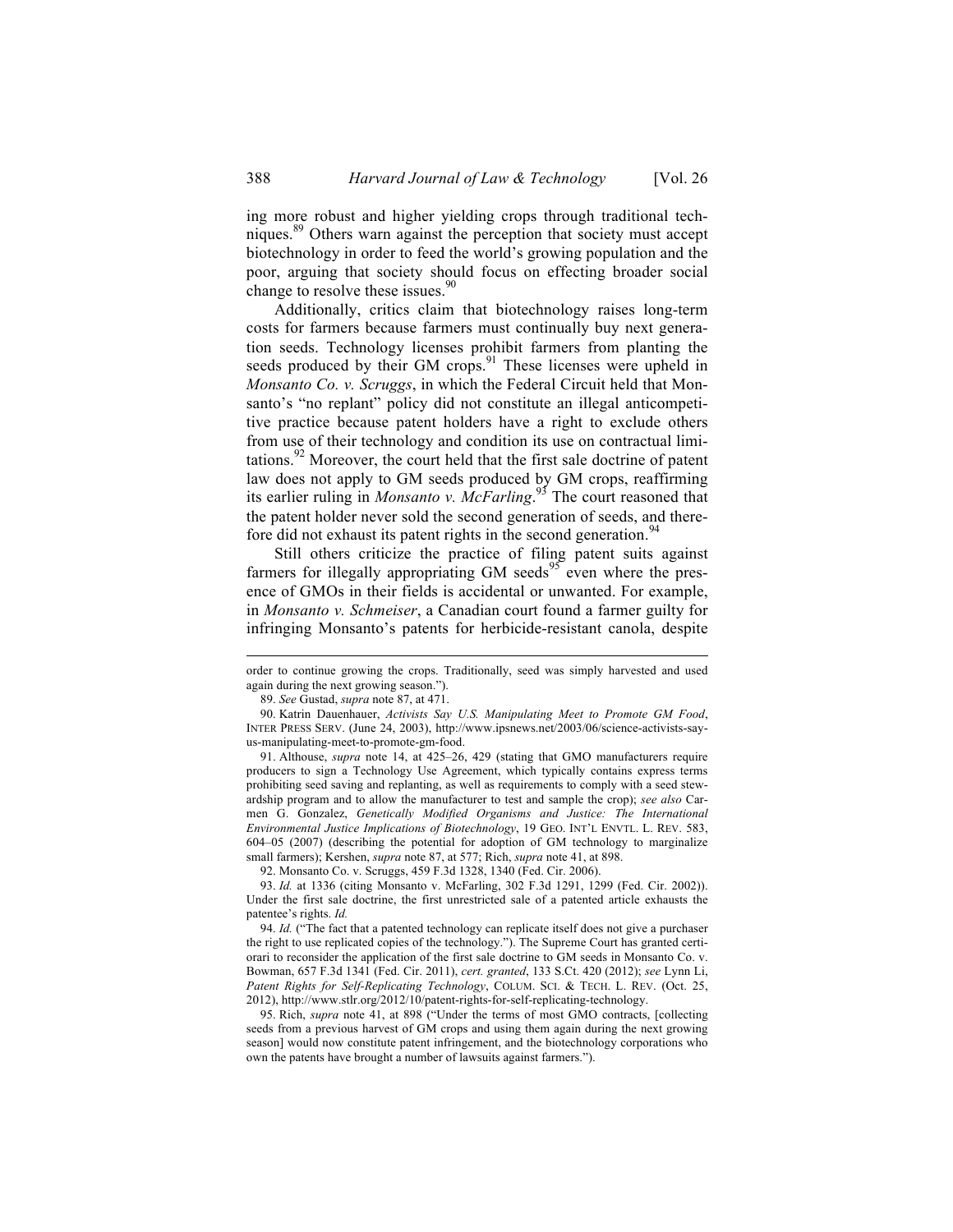evidence that the GM presence in the farmer's field was adventitious.<sup>96</sup> The farmer had not used glyphosate, the herbicide Monsanto produced to spray on the GM canola, $^{97}$  and offered evidence that GM seeds contaminated his field after spilling out of a neighbor's seed bag.<sup>98</sup> Under patent infringement doctrine, however, the farmer's intent was irrelevant; by making and selling the patented invention, he had infringed. $99$ 

In reaction to these decisions, some scholars have suggested adding an "intent" element to the test for patent infringement in cases of transgenic plants because of the difficulties associated with preventing reproduction.100 However, adding a barrier to finding infringement could significantly harm incentives for innovation, hinder seed companies from recovering their costs, and encourage the use of gene restriction technologies.<sup>101</sup>

## *E. Rise of Monocultures and Effects on Biodiversity in the Food Supply*

The planting of GM crops contributes to an industrial farming model that has decreased crop varieties. Intensive farming practices and advances in agricultural technology have caused complex, longterm changes in conventional agriculture; since World War II, an average of 219 farms have shut down each day.<sup>102</sup> Planting GM crops has the potential to reduce biodiversity further by exacerbating this trend.<sup>103</sup>

102. *See* CAROLYN DIMITRI, ANNE EFFLAND & NEILSON CONKLIN, USDA ECON. RES. SERV., ECON. INFO. BULL. NO. 3, THE 20TH CENTURY TRANSFORMATION OF U.S. AGRICULTURE AND FARM POLICY 2, 2–6 (2005), http://www.ers.usda.gov/media/259572/ eib3\_1\_.pdf; Altieri, *supra* note 29, at 366; *Trends in U.S. Agriculture: Market Basket*, USDA NAT'L AGRIC. STAT. SERV., http://www.nass.usda.gov/Publications/Trends\_in\_ U.S. Agriculture/Market Basket/index.asp.

103. Altieri, *supra* note 29, at 363–65; *see also* Kysar, *supra* note 3, at 556 ("[S]ome believe that GM agriculture exacerbates the trend toward concentrated, monocultural production, thereby threatening national food security and traditional agrarian culture."); Terry Marsden, *Agri-Food Contestations in Rural Space: GM in Its Regulatory Context*, 39 GEOFORUM 191, 193 (2008) ("GM technologies represent a constituent part of the agriindustrial model in that they are used to uphold intensive and large-scale agri-economies and production and supply systems which are inherently unsustainable.").

 <sup>96.</sup> *See* Monsanto Canada Inc. v. Schmeiser, [2004] 1 S.C.R. 902 (Can.); Faure & Wibisana, *supra* note 49, at 6 n.14.

<sup>97.</sup> Faure & Wibisana, *supra* note 49, at 6 n.14.

<sup>98.</sup> Kershen, *supra* note 87, at 601.

<sup>99.</sup> *Id.* at 585; *see Monsanto Canada*, 1 S.C.R. 902.

<sup>100.</sup> Kershen, *supra* note 87, at 585.

<sup>101.</sup> *See* Jason Savich, Monsanto v. Scruggs*: The Negative Impact of Patent Exhaustion on Self-Replicating Technology*, 22 BERKELEY TECH. L.J. 115, 126–27 (2007). Genetic Use Restriction Technologies ("GURTs") refer to a specific type of genetic modification not on the market in which GM plants are modified to be sterile so that their seeds cannot be replanted. *Id.* at 132.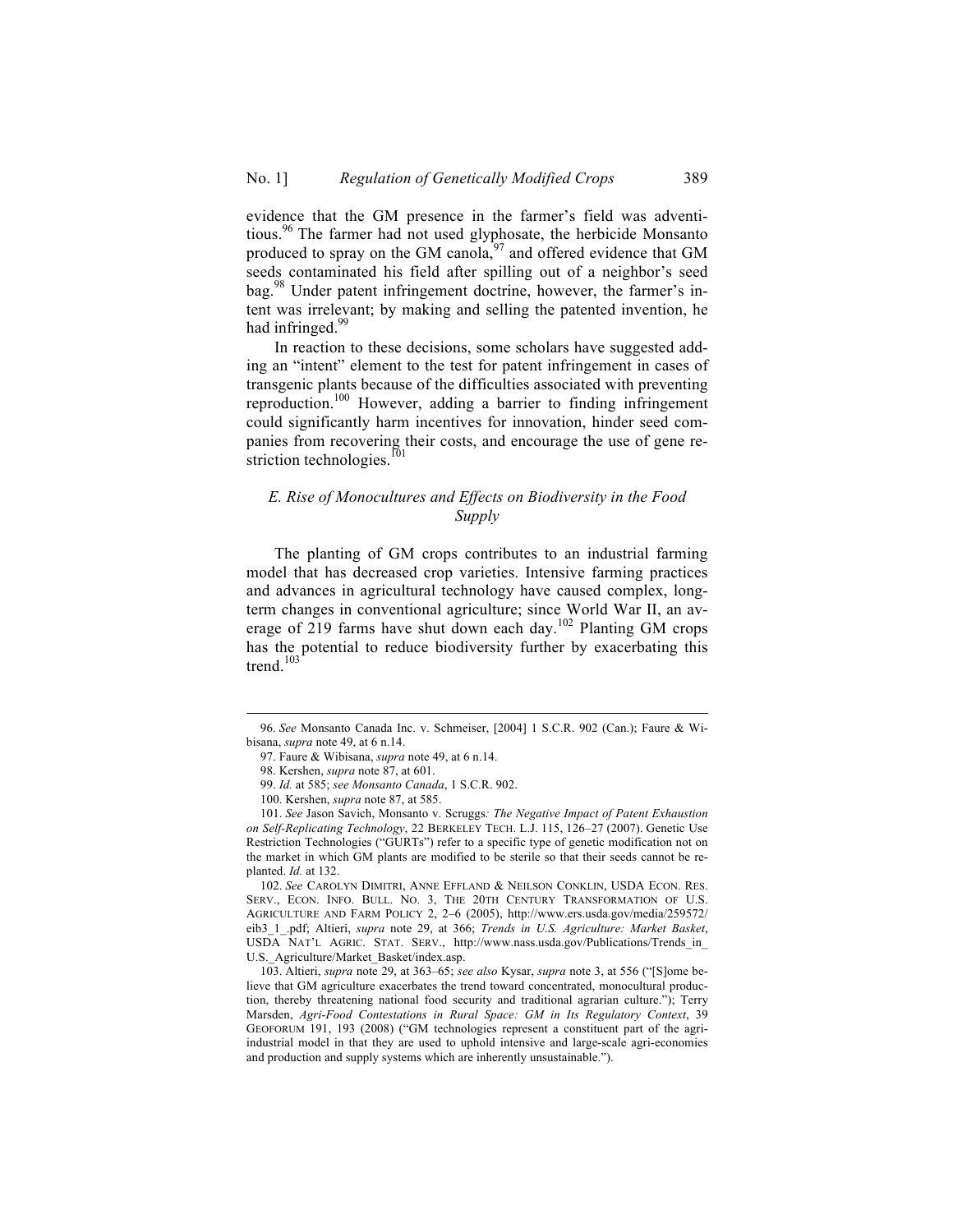Farmers of GM crops use pesticides to suppress the insects that the GM transgenes do not control and use broad spectrum herbicides, like Monsanto's Roundup, to eliminate all vegetation in the fields besides the herbicide-tolerant GM crops.<sup>104</sup> Such overreliance on biotechnological fixes can accelerate pest resistance and disturb natural balances in the ecosystem, promoting a cycle that leads to the need for more pesticides and herbicides and ultimately creates monocultures.<sup>105</sup> For example, farmers who rely on Roundup to kill weeds limit themselves to a few varieties of GM-protected plants. Planting only a few types of crops can lead to soil exhaustion<sup>106</sup> and create an environment that is harmful to the natural enemies of pests — such as birds and insects that rely on a variety of weeds, seeds, and microhabitats that are not available in monocultures.<sup>107</sup> Decreases in the number of natural enemies of pests in turn foster the need for more GM products and pesticides.

GM monocultures can also increase the risk of large-scale crop failures.<sup>108</sup> Decreased biodiversity increases the vulnerability of crops to disease and pests, meaning that a single blight or pest could potentially decimate hundreds of thousands of acres of crops.<sup>109</sup> The most obvious example of the potential for disaster is the Irish Potato Famine.110 The same potato blight had much less impact in the Andes because farmers there had cultivated forty-six varieties of potato.<sup>111</sup>

Monocultures could also contribute to poor nutrition by reducing the food choices available to consumers. For example, corn, which in the United States is mostly GM, has permeated just about everything we eat.<sup>112</sup> If scientists are correct that our spiking consumption of high fructose corn syrup and uniform diet rich in carbohydrates contribute to obesity and heart disease, then the adoption of GMOs may be hurt-

 <sup>104.</sup> *See* Altieri, *supra* note 29, at 363–66.

<sup>105.</sup> *See id.* Monocultures are large areas of farmland on which a single species of crop is grown. Merriam-Webster Online Dictionary, *available at* http://www.merriamwebster.com/dictionary/monoculture (last visited Dec. 22, 2012).

<sup>106.</sup> Gustad, *supra* note 87, at 471.

<sup>107.</sup> Altieri, *supra* note 29, at 366.

<sup>108.</sup> *See, e.g.*, *id.* at 365; Mandel, *supra* note 9, at 2197; Spence, *supra* note 26, at 1020– 21 n.75.

<sup>109.</sup> *See* Altieri, *supra* note 29, at 365 ("History has repeatedly shown that uniformity characterizing agricultural areas sown to a smaller number of varieties, as in the case of GM crops, is a source of increased risk for farmers as the genetically homogeneous fields tend to be more vulnerable to disease and pest attack." (citation omitted)).

<sup>110.</sup> Mandel, *supra* note 9, at 2197 n.147; Holly Saigo, *Agricultural Biotechnology and the Negotiation of the Biosafety Protocol*, 12 GEO. INT'L ENVTL. L. REV. 779, 795–96 (2000).

<sup>111.</sup> Mandel, *supra* note 9, at 2197 n.147.

<sup>112.</sup> FOOD, INC. (Participant Media 2008) ("So much of our industrial food turns out to be clever rearrangements of corn." (quoting Michael Pollan, author of *The Omnivore's Dilemma*)). Such unexpected products as ketchup, cheese, Twinkies, batteries, peanut butter, and tilapia feed contain corn. *Id.*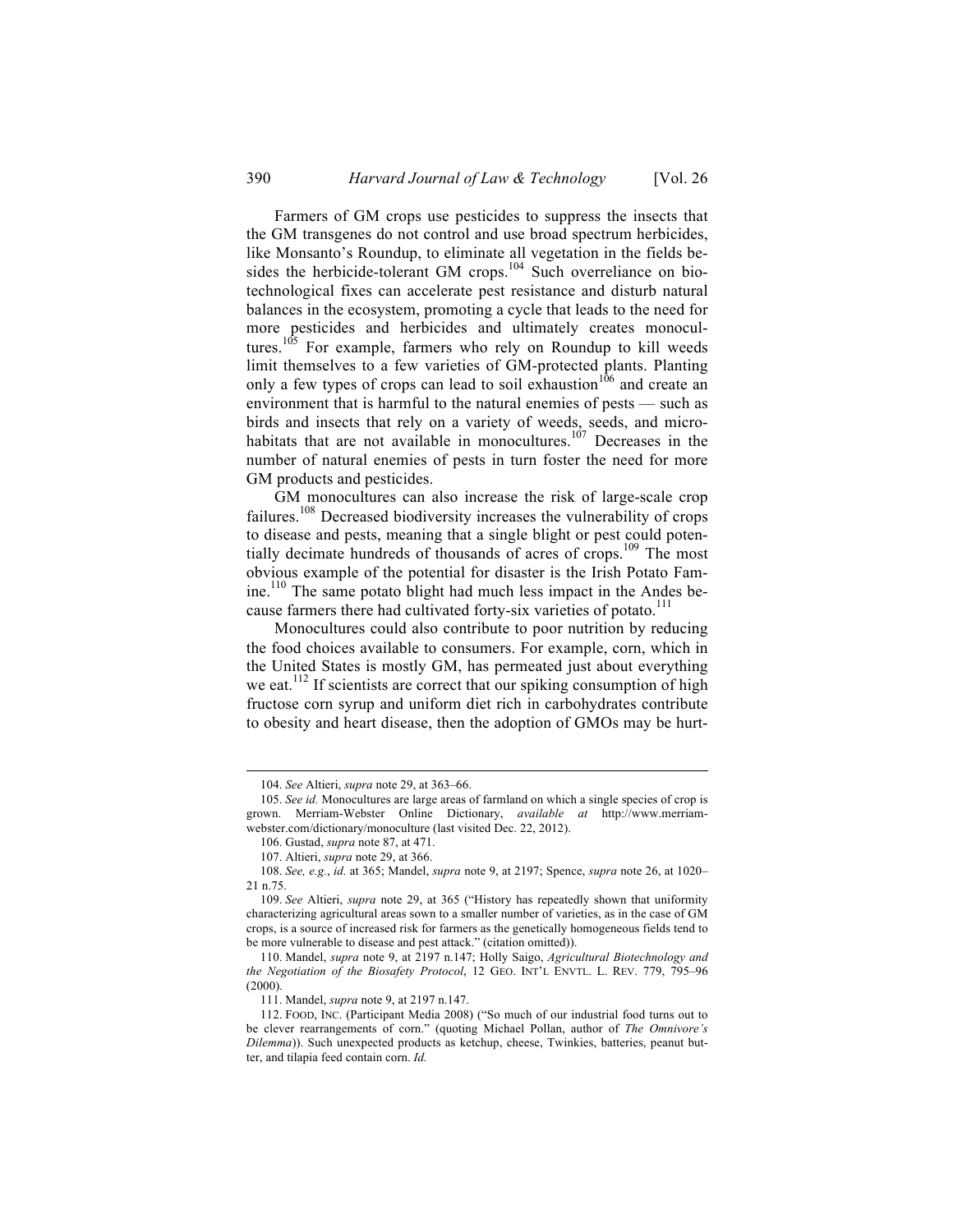ing our health even though GMOs are nutritionally identical to conventional crops.<sup>113</sup>

# III. REASONS FOR INCORPORATING NON-SCIENTIFIC CONCERNS INTO THE REGULATORY PROCESS

Socioeconomic and ethical factors should be incorporated into GMO regulation to improve transparency and increase public trust in regulation. Gary Marchant first articulated these arguments in the context of emerging technologies; $114$  this Part applies them to GM crop regulation.

## *A. Non-scientific Considerations Are Already Driving GM Policy Implicitly and Non-transparently, Creating Problems with Accountability and Expertise*

The current regulatory scheme creates an impression of impartiality, masking underlying values that favor biotechnology.<sup>115</sup> Nonscientific value judgments are embedded within science and technology regulation to a greater extent than we frequently realize.<sup>116</sup> For example, "safety" concerns require regulators to look outside of the realm of scientific facts for indicators of acceptability and adequate protection because the degree of acceptable risk is ultimately a nonscientific question of culture, values, and priorities.<sup>117</sup>

The U.S. regulatory framework is a "subjective performance[] of differing judgments" about which aspects of GMOs are important to

 <sup>113.</sup> For an overview of different studies examining the relationship between high fructose corn syrup and obesity, see Richard A. Forshee et al., *A Critical Examination of the Evidence Relating High Fructose Corn Syrup and Weight Gain*, 47 CRITICAL REV. FOOD SCI. & NUTRITION 561 (2007).

<sup>114.</sup> *See supra* Part I.

<sup>115.</sup> *See supra* note 9.

<sup>116.</sup> *See generally* Les Levidow & Susan Carr, *How Biotechnology Regulation Sets a Risk/Ethics Boundary*, 14 AGRIC. & HUM. VALUES 29, 29–30, 33 (1997) (commenting on the value-laden nature of biotechnology risk assessment in Britain and the EU).

<sup>117.</sup> Katy L. Johnson et al., *How Does Scientific Risk Assessment of GM Crops Fit Within the Wider Risk Analysis?*, 12 TRENDS PLANT SCI. 1, 1 (2006) ("[T]he acceptability of a given level of risk cannot be determined scientifically. Scientific assessment of the environmental risks (and benefits) of a technology is not sufficient to set policy and make decisions."); de Melo-Martin & Meghani, *supra* note 85, at 305 ("[R]isk assessments of GMOs also include crucial ethical assumptions, such as: what counts as a serious risk? What is the relevant time frame for investigating such risks? What are the standards required to judge that unmanageable risks are not present?"); *see also* Wendy Craig et al., *An Overview of General Features of Risk Assessments of Genetically Modified Crops*, 164 EUPHYTICA 853, 854 (2008); Nicholas P. Guehlstorf, *Understanding the Scope of Farmer Perceptions of Risk: Considering Farmer Opinions on the Use of Genetically Modified (GM) Crops as a Stakeholder Voice in Policy*, 21 J. AGRIC. & ENVTL. ETHICS 541, 545 (2008) [hereinafter Guehlstorf, *Farmer Perceptions of Risk*] ("[R]isk assessment is a contextual or cultural phenomenon that uses science, but considers other social and economic contexts.").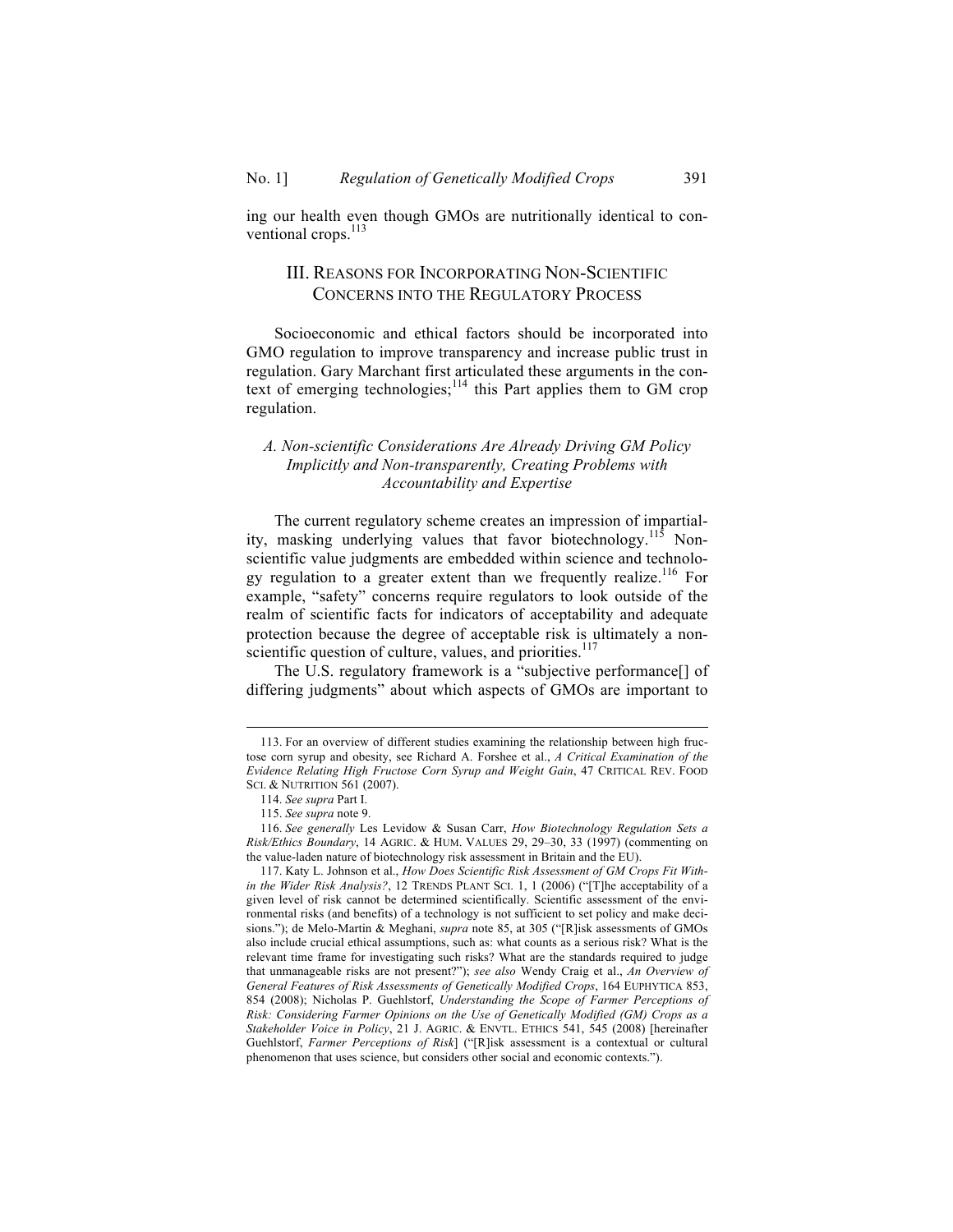regulate and which are not.<sup>118</sup> With the goal of maintaining the United States' economic position as a leader in the development of biotechnology,  $119$  the Reagan administration and the OSTP made the normative assumption that the process of genetic engineering is not inherently risky and "correspondingly focused on a relatively narrow range of possible effects[,]... [largely] questions about toxic and allergenic properties."<sup>120</sup> As a result, the Framework prioritizes "production, development, and commerce" over potentially countervailing "qualitative factors like equity, welfare, and democracy."<sup>121</sup>

The FDA's GMO labeling policy is illustrative. Despite overwhelming support for labeling of GMOs, the regulatory scheme has not — and cannot — integrate these public opinions into policy because GMOs are "substantially similar" to conventional foods under the adopted standard.<sup>122</sup> The regulatory scheme's reliance on specialized perspectives has prompted the observation that laypeople have been cut out of the debate, despite their stakeholder status.<sup>123</sup> The problem lies in the fact that the government has "implicitly or covertly"<sup>124</sup> adopted a set of normative views, sidestepping the democratic process by using policy documents like the Framework to direct agency regulation.

As long as regulatory agencies can frame their decisions as science-based, agency experts can simply preclude non-experts and nonscientists from participating in government decision-making.<sup>125</sup> The public cannot hold these scientists accountable for misinformed, under-informed, or biased decisions.<sup>126</sup> Even well-intentioned scientists are ill-qualified to make determinations about the types and levels of risk acceptable to the public because non-scientific issues lie outside of their training and expertise.<sup>127</sup>

Yet transparency can create other problems. It forces the government to make transparent judgments about whose ethical views to follow. Potentially more troubling, navigating among countless ethical or philosophical views could lead the government to take a middle-ofthe-road approach. It is not clear that the morality of a policy decision should be decided by majority vote. Compromise may be inconsistent

 <sup>118.</sup> GUEHLSTORF, *supra* note 23, at 2–3.

<sup>119.</sup> *See* Bratspies, *supra* note 1, at 405 n.59.

<sup>120.</sup> JASANOFF, *supra* note 9, at 131.

<sup>121.</sup> GUEHLSTORF, *supra* note 23, at 3.

<sup>122.</sup> *See supra* Part II.C.

<sup>123.</sup> *See* Federici, *supra* note 27, at 530.

<sup>124.</sup> Marchant et al., *supra* note 2, at 350.

<sup>125.</sup> de Melo-Martin & Meghani, *supra* note 85, at 302 ("[F]raming the debate as one that involves only technical problems effectively limits who can legitimately participate in the discussion. Presumably, only scientific experts are trained sufficiently to determine the risks or benefits of GMOs, and non-scientists are therefore disqualified from participating in the dialogue.").

<sup>126.</sup> *See id.* at 305.

<sup>127.</sup> *Id.*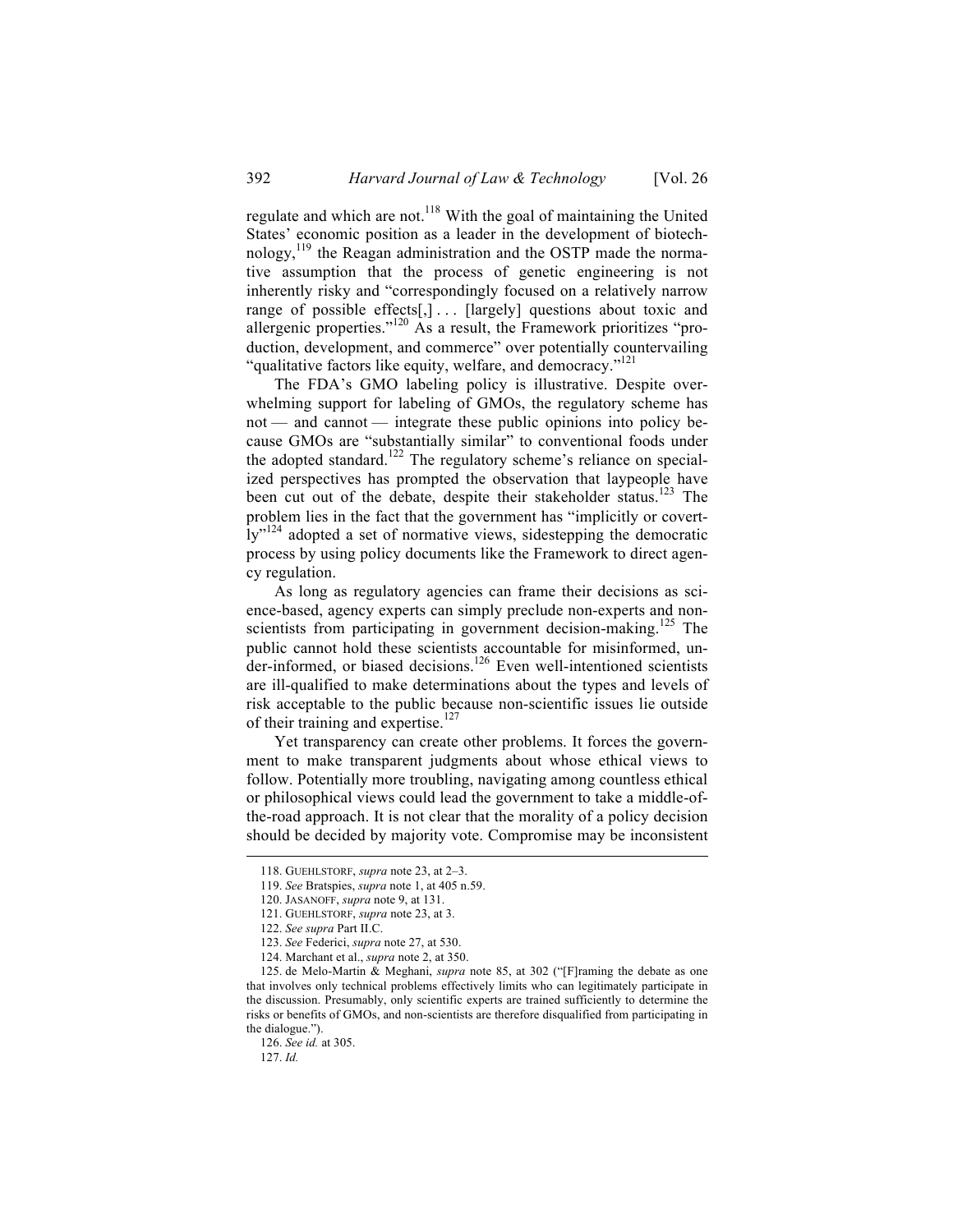with some conceptions of ethics. Creating a system that smoothly integrates socioeconomic and ethical views into GMO regulation can be difficult, and neither unfiltered democracy nor a middle-of-the-road approach would satisfy all interested parties.

## *B. Incorporation of Non-scientific Concerns Would Create Opportunities for Greater Public Participation, Strengthening Public Trust in GMOs and GMO Regulation*

The effectiveness of a regulatory framework for biotechnology depends on citizens' acceptance of the technology and trust in the regulatory process.<sup>128</sup> When stakeholders are dissatisfied with the regulatory system, they may refuse to comply or employ inefficient countermeasures. In the case of GMOs, some counties in California have banned planting GMOs in order to accommodate conventional and organic farming because more precise coexistence measures are not required by law.<sup>129</sup> Grocery shoppers nationwide have turned to organic produce to reduce their likelihood of consuming GMOs, even though buying organic produce is an imprecise way to avoid  $GM\tilde{O}s.$ <sup>130</sup>

Public trust in biotechnology and its regulation is not particularly high,<sup>131</sup> and consumers feel systematically disadvantaged compared to biotechnology purveyors.<sup>132</sup> For example, the regulatory scheme for GMOs is committed to minimizing the risk of accidental consumption of non-food GM products, such as StarLink Corn, but is not committed to mandatory labeling to ensure consumer certainty in the presence or absence of GMOs for those with certain religious

 <sup>128.</sup> PEW INITIATIVE ON FOOD AND BIOTECHNOLOGY, PUBLIC SENTIMENT ABOUT GENETICALLY MODIFIED FOOD 8 (2006), *available at* http://www.pewtrusts.org/uploaded Files/wwwpewtrustsorg/Public\_Opinion/Food\_and\_Biotechnology/2006summary.pdf [hereinafter PEW, PUBLIC SENTIMENT] (noting that 50% of the Pew respondents identified trust in information sources as a very important factor in shaping their attitude towards biotechnol-

ogy); Bratspies, *supra* note 1, at 395, 397; Montserrat Costa-Font et al., *Consumer Acceptance, Valuation of and Attitudes Towards Genetically Modified Food: Review and Implications for Food Policy*, 33 FOOD POLICY 99, 104 (2008) ("[T]he lack of consumer trust in institutions may seriously hinder the complete acceptance of transgenic technology." (citation omitted)); Guehlstorf, *Farmer Perceptions of Risk*, *supra* note 117, at 549; *see* Johnson et al., *supra* note 117, at 3–4.

<sup>129.</sup> Endres, *supra* note 29, at 137.

<sup>130.</sup> *See supra* Part II.C.

<sup>131.</sup> One author has noted that the Pew Initiative on Food and Biotechnology has found that "between 2001 and 2006 the number of respondents expressing outright opposition to GM crops decreased from 58% to 46%, [but] the percentage of Americans supporting the technology remained constant (around 27%)." Bratspies, *supra* note 1, at 396 (citing PEW, PUBLIC SENTIMENT, *supra* note 128). Similarly, in 2006, "34% of respondents characterized GM foods as 'basically safe,' while 29% characterized them as basically unsafe," even though GM foods had been on the market for more than a decade. *Id.* (quoting PEW, PUBLIC SENTIMENT, *supra* note 128).

<sup>132.</sup> Bratspies, *supra* note 1, at 396.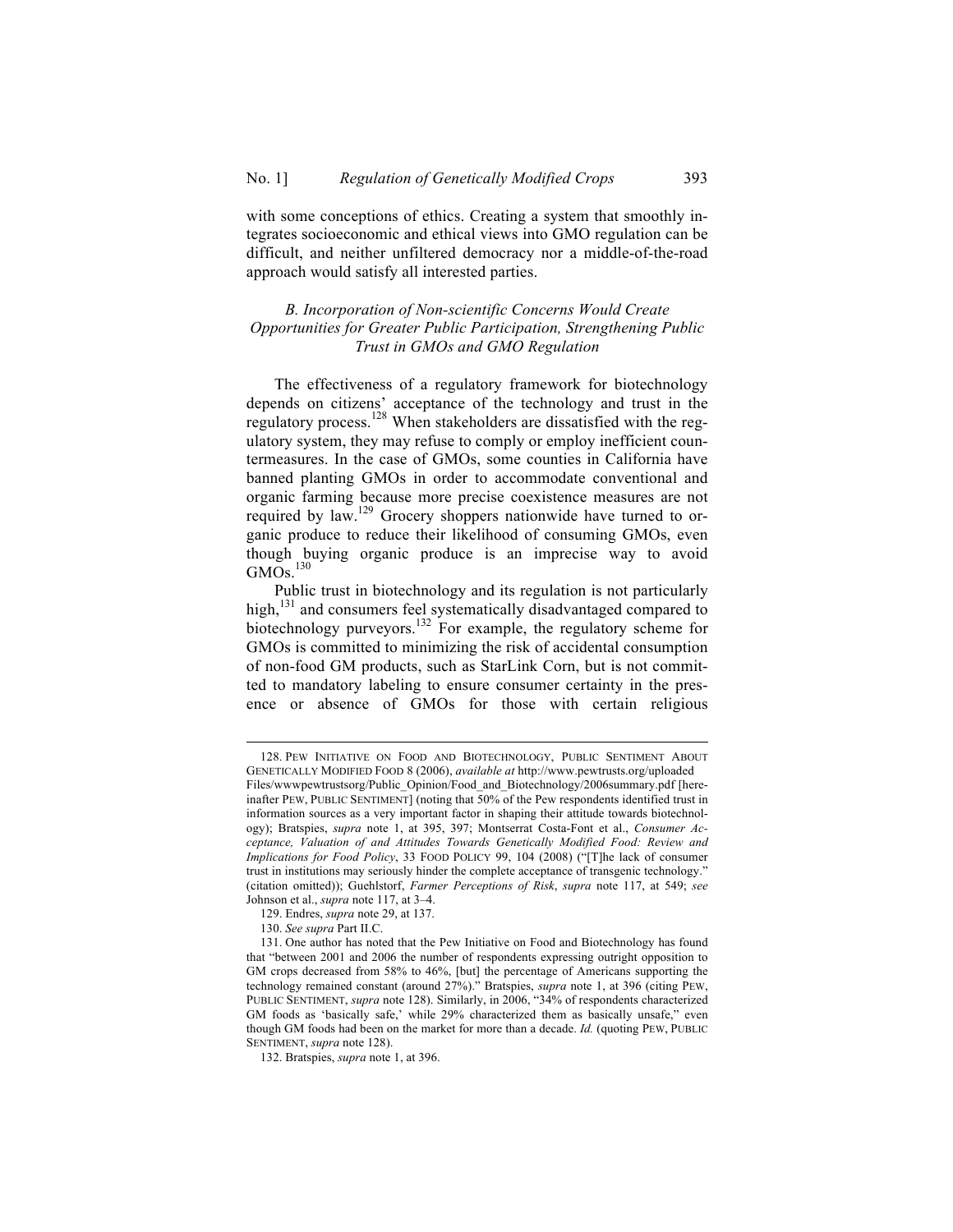convictions.<sup>133</sup> The regulatory scheme purports to study issues of biodiversity by examining the effects of GM crops on non-target organisms<sup>134</sup> but ignores the decreased biodiversity and increased risk of massive crop failure that may result from GM-associated farming practices.<sup>135</sup>

In light of these problems, the government should consider strengthening public trust in GMO regulation by broadening the risk factors that agencies consider. Broadening the official dialogue to consider non-scientific factors would create natural opportunities to include affected stakeholders in the regulatory process, incorporating the unique perspectives of different segments of the public.

Directly addressing public perceptions of risk could more effectively control these perceptions.<sup>136</sup> Public participation in shaping regulations is essential for creating trust in the regulatory process.<sup>137</sup> Scholarship shows that "institutional transparency, coupled with the integration of public concerns into policy development and implementation, will facilitate the introduction of emerging technologies . . . into society."<sup>138</sup> The public more readily accepts government decisions, even those with which it disagrees, when its views are accorded respect and consideration.<sup>139</sup> Expanding the theory of risk in GMO regulation is consistent with the notion that, in a democratic society, normative policymaking is best left to the public, rather than to scientists.

# IV. ARGUMENTS AGAINST INCORPORATION INTO THE REGULATORY PROCESS

It is not necessarily true that all "non-scientific" concerns need be incorporated into the regulatory process. Comprehensive incorporation could conflict with international free trade laws, sacrifice scientific truth for political correctness, and generate significant opportunity costs.

 <sup>133.</sup> *See supra* Part II.

<sup>134.</sup> *Introduction to Biotechnology Regulation for Pesticides*, EPA.GOV, http://www. epa.gov/oppbppd1/biopesticides/regtools/biotech-reg-prod.htm (last updated May 9, 2012). 135. *See supra* Part II.

<sup>136.</sup> *See* Lynn J. Frewer et al., *The Media and Genetically Modified Foods: Evidence in Support of Social Amplification of Risk*, 22 RISK ANALYSIS 701, 710 (2002) [hereinafter Frewer et al., *Social Amplification of Risk*].

<sup>137.</sup> *See* Gregory Jaffe, *Regulating Transgenic Crops: A Comparative Analysis of Different Regulatory Processes*, 13 TRANSGENIC RES. 5, 15 (2004).

<sup>138.</sup> Frewer et al., *Societal Aspects*, *supra* note 25, at 1191.

<sup>139.</sup> Marchant et al., *supra* note 2, at 350; *see* Kysar, *supra* note 3, at 605.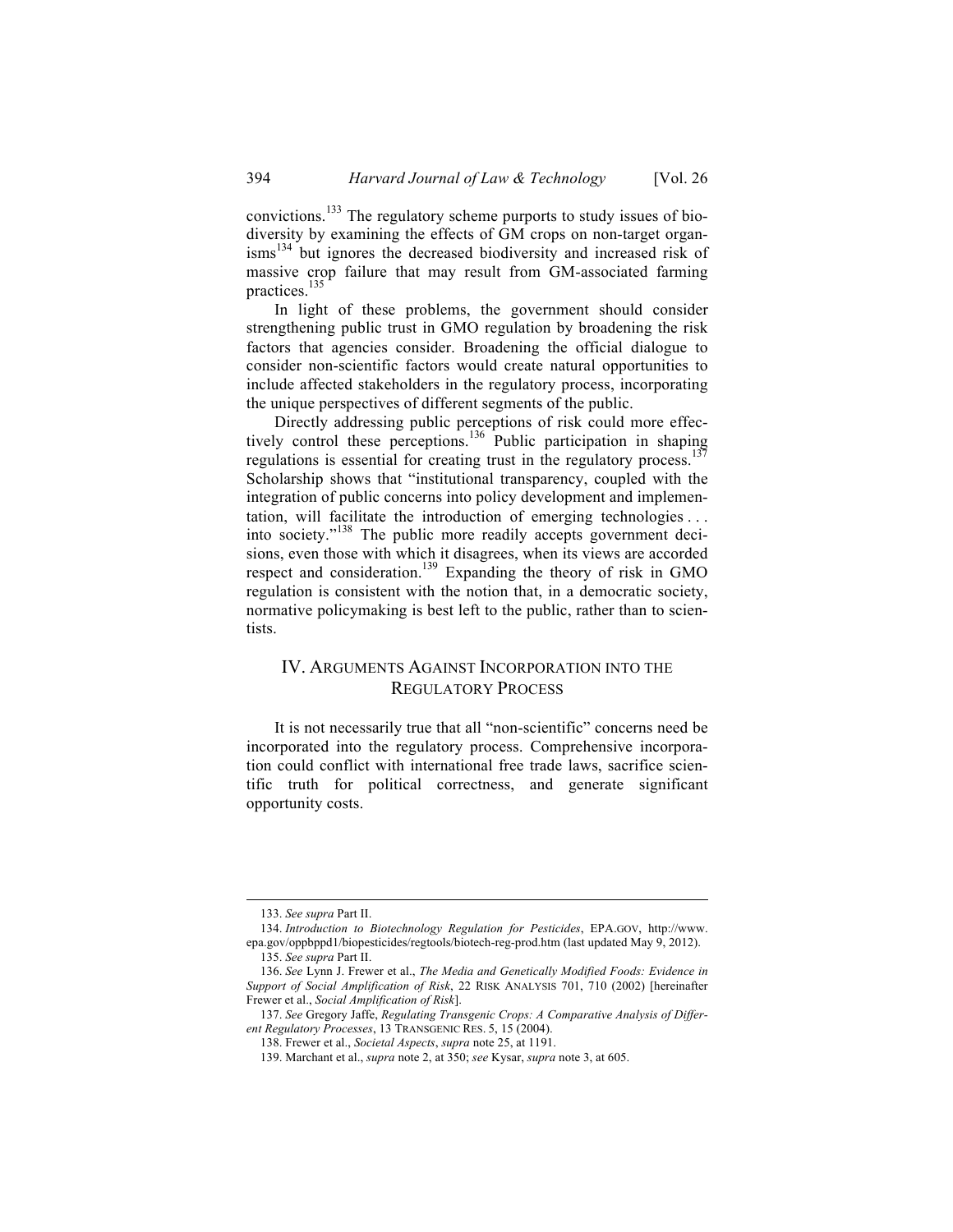### *A. Incorporation of Socioeconomic and Ethical Concerns into GMO Regulation May Be Incompatible with International Trade Laws*

Under the World Trade Organization's ("WTO") philosophy of free trade,<sup>140</sup> no member country may enact protectionist policies to unfairly benefit its domestic industries over exporters.<sup>141</sup> In practice, this has meant that laws in member states that limit the commercialization and importation of biotechnology must be science-based.<sup>142</sup> The fear is that an unquantifiable link in the regulatory chain could be used to disguise illegitimate protectionist motives.<sup>143</sup>

## 1. Agreement on the Application of Sanitary and Phytosanitary Measures

One significant treaty in this vein is the Agreement on the Application of Sanitary and Phytosanitary Measures ("SPS Agreement"),<sup>144</sup> which requires that "WTO members either adopt international health and safety standards or justify deviant measures"<sup>145</sup> supported by "sufficient scientific evidence" and applied "only to the extent necessary to protect human, animal or plant life or health."<sup>146</sup>

The resolution of long-standing tensions between the European Union and the United States over biotechnology policy exemplifies the restrictive effect of the SPS Agreement on GMO regulations. European nations are generally adverse to  $\text{GMOs}^{147}$  and have adopted the "precautionary principle," a process-based approach to GMO regulation.<sup>148</sup> In October 1998, a strong consumer backlash against GMOs led the European Union to impose a de facto moratorium on GM field testing and commercialization.<sup>149</sup>

 <sup>140.</sup> *The WTO in Brief*, WTO.ORG, http://www.wto.org/english/thewto\_e/whatis\_e/inbrief  $e/inb$ r00  $e.htm$  (last visited Dec. 22, 2012).

<sup>141.</sup> *See* Newell, *supra* note 14, at 487 (referring to the WTO's attempts to "narrow the terms by which countries may restrict the trade in the products of agricultural biotechnology according to principles such as 'sound science' contained in WTO accords," and describing "legal challenges brought through the WTO against countries responding to popular concern about GMOs by putting in place moratoria and other restrictive measures").

<sup>142.</sup> *See id.*; Laylah Zurek, Comment, *The European Communities Biotech Dispute: How the WTO Fails to Consider Cultural Factors in the Genetically Modified Food Debate*, 42 TEX. INT'L L.J. 345, 361 (2007) ("Allowing only limited restrictions based on food safety premised on scientific assessments, the WTO has favored market access.").

<sup>143.</sup> Marchant et al., *supra* note 2, at 352.

<sup>144.</sup> Agreement on the Application of Sanitary and Phytosanitary Measures, MTN/FA II-A1A-4 (Dec. 15, 1993) [hereinafter SPS Agreement].

<sup>145.</sup> David Winickoff et al., *Adjudicating the GM Food Wars: Science, Risk, and Democracy in World Trade Law*, 30 YALE J. INT'L L. 81, 90 (2005).

<sup>146.</sup> SPS Agreement art. 2.2; *see* Althouse, *supra* note 14, at 433.

<sup>147.</sup> *See supra* Part II.B.

<sup>148.</sup> *See* Althouse, *supra* note 14, at 427; *supra* Part II.B.

<sup>149.</sup> Kysar, *supra* note 3, at 563; Marsden, *supra* note 103, at 197; Winickoff et al., *supra* note 145, at 88.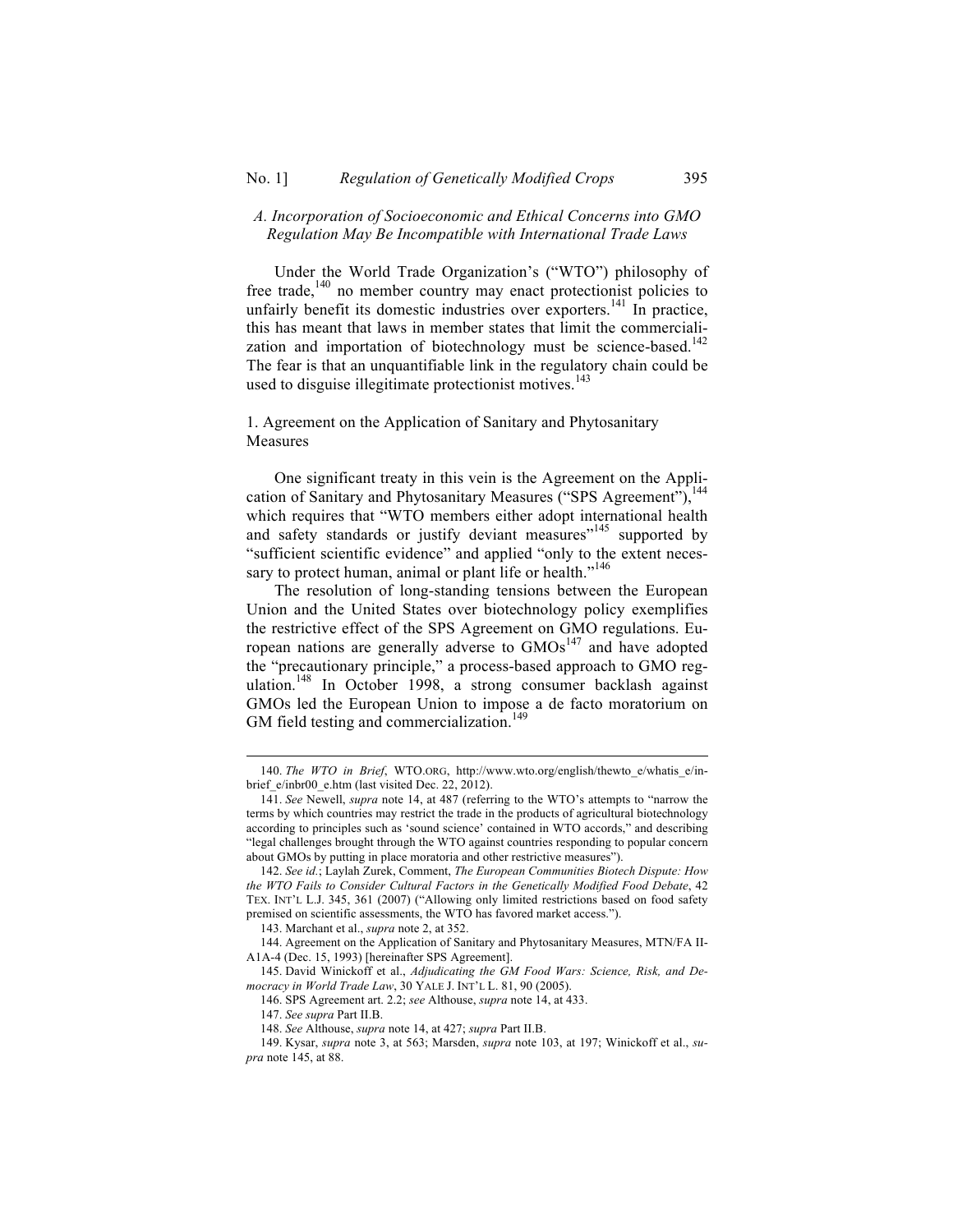On May 13, 2003, the United States filed a WTO complaint alleging that the moratorium created unfair barriers to trade by failing to meet the SPS Agreement's requirements of "scientific justification" and "risk assessment," and by causing "undue delay" in regulatory decision-making when none of the health and safety harms cited had been proven.<sup>150</sup> The European Commission ("EC") invoked the safe harbor provision outlined in Article 5.7 of the SPS Agreement, which states that "where relevant scientific evidence is insufficient, a Member [state] may provisionally adopt sanitary or phytosanitary measures on the basis of available pertinent information."<sup>151</sup>

In 2006, the WTO determined that the European Union's de facto ban was illegal,  $152$  concluding that the moratorium had caused an "undue delay" in the completion of EC GM approval procedures and that the safe harbor provision in Article 5.7 did not apply because there was "sufficient scientific evidence" for a risk assessment as required by the SPS Agreement.<sup>153</sup> In light of the WTO's holding, an attempt by the United States to expand the breadth of its regulations on GMOs based on non-scientific considerations would likely run into similar problems. 154

Critics argue that the WTO's sound science standards "move[] too far beyond nondiscrimination in trade" and pose "a serious threat to the democratic system of government of the WTO member states in the areas of health and environmental protection."<sup>155</sup> They believe that the United States has the right and the obligation, as a democratic and sovereign nation, to tailor its regulations according to public concerns and national values, rather than merely to empirical evidence.<sup>156</sup> Multiple scholars have proposed that the WTO allow import limitations as long as they are "based on national values, not protectionist tenden-

 <sup>150.</sup> Winickoff et al., *supra* note 145, at 82–83; *see* Kysar, *supra* note 3, at 563–64 (citing Request for Consultations by the United States, *European Communities — Measures Affecting the Approval and Marketing of Biotech Products*, WT/DS291/1 (May 20, 2003)).

<sup>151.</sup> SPS Agreement art. 5.7; *see* Winickoff et al., *supra* note 145, at 83, 91.

<sup>152.</sup> Althouse, *supra* note 14, at 427; Federici, *supra* note 27, at 516; Marsden, *supra* note 103, at 197.

<sup>153.</sup> *See* Panel Report, *European Communities — Measures Affecting the Approval and Marketing of Biotech Products*, ¶¶ 8.6, 8.9–8.10, WT/DS291/R, WT/DS292/R, WT/DS293/R (Sept. 29, 2006).

<sup>154.</sup> Newell, *supra* note 14, at 489 ("Policies and measures that may be popularly desirable, such as labelling, comprehensive and precautionary forms of risk assessment, . . . restrictions on investment in domestic seed markets or even moratoriums on the trade in GMOs, are increasingly difficult to enforce on the basis that they are incompatible with global trade accords.").

<sup>155.</sup> *See* Winickoff et al., *supra* note 145, at 92–93 (citations and quotations omitted).

<sup>156.</sup> *See* Kysar, *supra* note 3, at 567–68 (asking whether "a ban on GM food [could] be considered similar to a ban on child pornography, justified not by empirical evidence regarding harmful consequences of its distribution but simply by the sovereign will of a nation's citizens"); Winickoff et al., *supra* note 145, at 84–85, 99.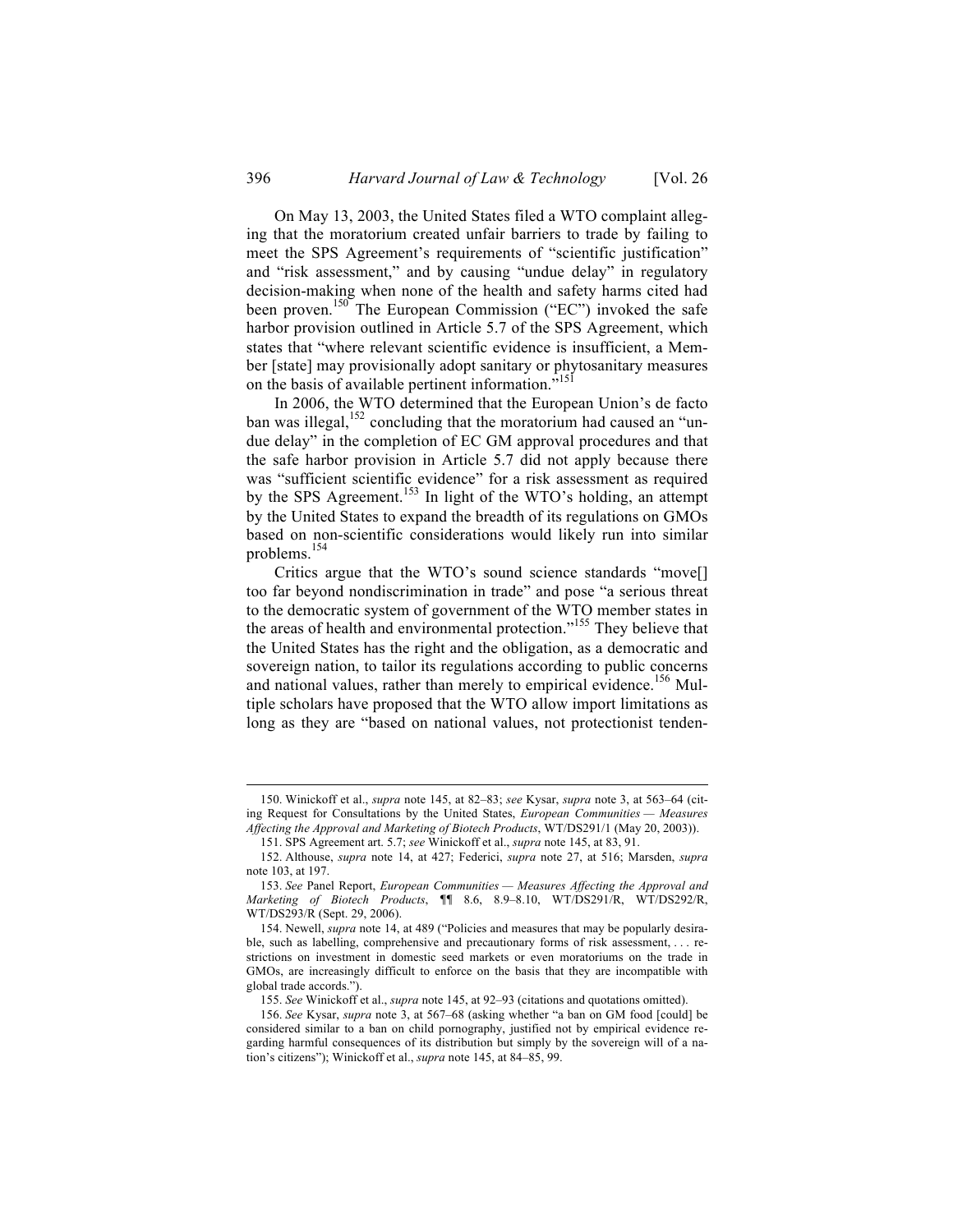cies."157 However, it may be too difficult to distinguish legitimately value-based actions from protectionism. 158

#### 2. Cartagena Protocol on Biosafety

Another source of international governance over GMOs is the Cartagena Protocol on Biosafety ("CPB").<sup>159</sup> The United States has neither signed nor ratified the Convention on Biological Diversity, the treaty which encompasses the CPB.<sup>160</sup> However, parties trading with non-parties must follow domestic regulations implemented in accordance with the CPB to stay compliant with the Convention on Biological Diversity.<sup>161</sup>

Unlike the SPS Agreement, the CPB explicitly endorses the "precautionary principle." $162$  In effect, however, it permits the same kind of limited flexibility found in Article 5.7 of the SPS Agreement. First, the CPB provides that "[l]ack of scientific certainty due to insufficient relevant scientific information" shall not preclude a signatory from regulating the import of the GMO.<sup>163</sup> Second, the broader reach of the CPB only extends to consideration of GM crops' effects on biosafety and biodiversity in the context of sustainability and conservation.<sup>164</sup> Attempts to raise issues, such as "whether . . . society needs biotechnology, as well as broader social, ethical, moral and religious issues," have been found to be "off-limits."<sup>165</sup>

Despite their similarities, there is room for conflict between the CPB and the WTO regarding biotechnology.<sup>166</sup> The CPB is slightly more permissive towards international trade restrictions imposed on the basis of socioeconomic justifications. As such, some countries, including members of the European Union, have argued that the CPB

 <sup>157.</sup> Althouse, *supra* note 14, at 427; *see* Winickoff et al., *supra* note 145, at 85 ("WTO judges charged with interpreting the SPS Agreement should use anti-protectionism as their guiding norm, rather than fall back upon a singular conception of scientific sufficiency.").

<sup>158.</sup> Althouse, *supra* note 14, at 427.

<sup>159.</sup> Cartagena Protocol on Biosafety to the Convention on Biodiversity, Jan. 29, 2000, 39 I.L.M. 1027; Gonzalez, *supra* note 91, at 611.

<sup>160.</sup> *See Parties to the Protocol and Signature and Ratification of the Supplementary Protocol*, CONVENTION ON BIOLOGICAL DIVERSITY, http://bch.cbd.int/protocol/parties (last updated Sept. 10, 2012); *United States Country Profile*, CONVENTION ON BIOLOGICAL DIVERSITY, http://bch.cbd.int/about/countryprofile.shtml?country=us (last visited Dec. 22, 2012).

<sup>161.</sup> *Fact Sheet: Cartagena Protocol on Biosafety*, USDA (July 21, 2003), http://www.fas.usda.gov/info/factsheets/biosafety.asp.

<sup>162.</sup> Gonzalez, *supra* note 91, at 613.

<sup>163.</sup> Cartagena Protocol on Biosafety, *supra* note 159, pmbl., arts. 10.6, 11.8.

<sup>164.</sup> Gonzalez, *supra* note 91, at 614 (citing Cartagena Protocol on Biosafety, *supra* note 159, art. 26).

<sup>165.</sup> Newell, *supra* note 14, at 487.

<sup>166.</sup> José B. Falck-Zepeda, *Socio-economic Considerations, Article 26.1 of the Cartagena Protocol on Biosafety: What Are the Issues and What Is at Stake?*, 12 AGBIOFORUM 90, 103–04 (2009), *available at* http://agbioforum.org/v12n1/v12n1a09-falckzepeda.pdf.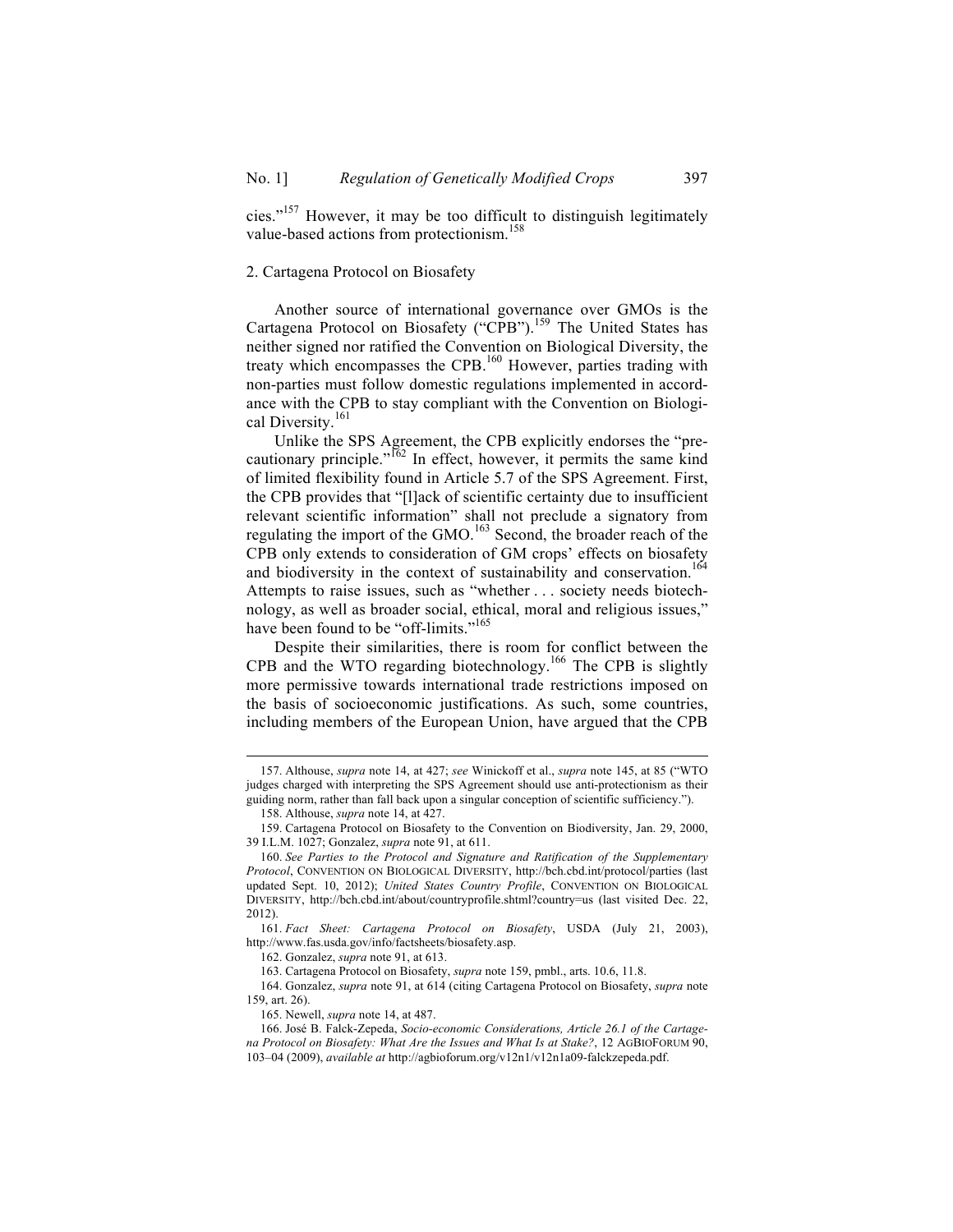should take precedence where the treaties conflict.<sup>167</sup> The United States and other GMO exporters, however, point out that the CPB's preamble indicates that socioeconomic considerations must be consistent with obligations arising from other international agreements.<sup>168</sup> It is not yet clear how these issues will be resolved.

## *B. Integrating Non-scientific Factors into GMO Regulation Could Adulterate Scientific Determinations in the Pursuit of "Political Correctness"*

The government could end up sacrificing truth for legitimacy in an attempt to win public trust. Throughout the development of the debate over GMOs in the United States, the government has painted fears of genetic engineering as irrational, emotionally tainted, and potentially dangerous.169 In 1993, David Kessler, the Commissioner of the FDA, speculated that "public distrust of GMOs was based on [the public's] envisioning a sci-fi landscape, such as from the movie 'Attack of the Killer Tomatoes,' where mutated tomatoes roll through the streets on a murderous rampage."<sup>170</sup>

Given the potential for media sensationalism, concerns that increasing the public's influence on GMO regulation would hinder the commercialization of beneficial products are not unfounded. Empirical evidence suggests that perceptions of risk are socially amplified by the media, $171$  and even critics of the current regime recognize "issues" of [scientific] literacy."172 Skepticism of the public's ability to accurately assess the risk of GMOs partially explains why the FDA resists mandatory labeling of GM crops.<sup>173</sup>

 <sup>167.</sup> *See* Fuzhi Cheng, *Biosafety, Trade, and the Cartagena Protocol: The Role of Government in the Global Food System*, *in* FOOD POLICY FOR DEVELOPING COUNTRIES: CASE STUDIES, # 9–6, 6–7 (eds. Per Pinstrup-Andersen & Fuzhi Cheng, 2007), *available at* http://cip.cornell.edu/dns.gfs/1200428198.

<sup>168.</sup> Falck-Zepeda, *supra* note 166, at 103.

<sup>169.</sup> *See* Frewer et al., *Societal Aspects*, *supra* note 25, at 1183 ("Public perceptions of risk have often been dismissed on the basis of 'irrationality,' and have tended to be excluded from policy processes by risk assessors and managers.").

<sup>170.</sup> Rich, *supra* note 41, at 900; *see also* Kysar, *supra* note 3, at 564 ("In the words of U.S. Trade Representative Robert B. Zoellick, the United States believes that European caution with respect to GM agriculture is 'Luddite' and 'immoral,' reflecting not only a failure to respect the findings of science but also a failure to appreciate the powerful potential of genetic engineering to boost world food production.").

<sup>171.</sup> Frewer et al., *Social Amplification of Risk*, *supra* note 136, at 708 (finding that "perceptions of risk . . . associated with genetically modified food increased during the highest levels of reporting about genetically modified foods, but were subsequently reduced as reporting levels diminished").

<sup>172.</sup> de Melo-Martin & Meghani, *supra* note 85, at 305.

<sup>173.</sup> *See supra* Part II.C (describing the FDA's original position that negative labeling of non-GMOs is inherently misleading because it implies that GMO crops are scientifically inferior to conventional crops).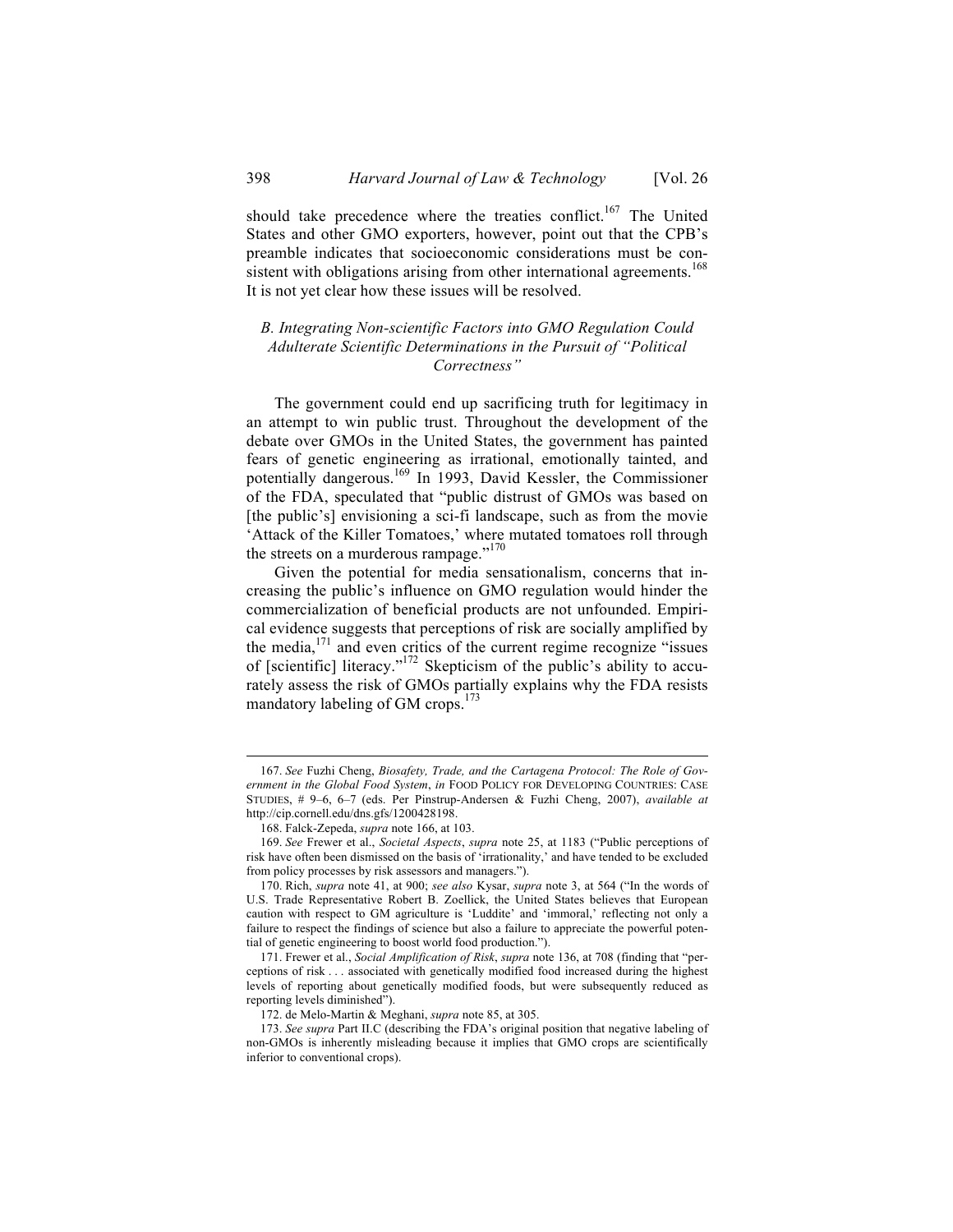Despite some legitimate concerns about mob mentality and irrationality, however, Part II clarified that many socioeconomic and ethical concerns are legitimate. The ease with which the government has adopted the product-versus-process distinction and trivialized a plethora of socioeconomic externalities is just as disturbing as the potential for consumer irrationality.<sup>174</sup> Moreover, there is no inherent reason why scientific and non-scientific risk assessments cannot be adequately separated to prevent the adulteration of scientific data in the overall regulatory scheme.

## *C. The Opportunity Cost of Integration: The Potential for Depriving Farmers, Consumers, and Biotech Companies of GM Technology*

Incorporation of non-scientific concerns could chill the incentives of biotech companies to invest in agricultural innovation. It is not hard to imagine how regulations promoting coexistence, requiring labeling, or curbing patent suits could greatly increase the cost of monitoring, marketing, and segregating biotech products.<sup>175</sup> For example, adding an "intent" requirement to prove patent infringement of GMOs would make it harder for biotech companies to win lawsuits against farmers, decreasing returns on investments<sup>176</sup> and increasing business uncertainty about the success of GM products. <sup>177</sup> Increased costs could have an anticompetitive effect by creating a significant barrier to market entry for smaller companies.<sup>178</sup>

However, if we agree as a society to consider socioeconomic and ethical factors in the regulation of GMOs, and the undesirability of certain GM crops to society is borne out by informed and holistic regulation, then decreasing incentives to produce these technologies is precisely the point. Moreover, such regulation would provide incentives to develop technology that promotes coexistence and creates a net social benefit.

Another argument against incorporating non-scientific factors is that farmers with a choice between growing GM and non-GM crops have rapidly adopted GM technology. Many farmers choosing to grow GM crops cite "the potential for higher yields, fewer chemicals,

 <sup>174.</sup> *See* Kysar, *supra* note 11, at 587, 620.

<sup>175.</sup> *See* Sarah Hartley & Grace Skogstad, *Regulating Genetically Modified Crops and Foods in Canada and the United Kingdom: Democratizing Risk Regulation*, 48 CAN. PUB. ADMIN. 305, 311 (2005) (describing the conclusions of a report issued by the Standing Committee on Agriculture and Agri-Food of the Canadian House of Commons showing the increased costs for producers and manufacturers that would result from labeling).

<sup>176.</sup> *See* Savich, *supra* note 101, at 116.

<sup>177.</sup> *See* Martin Qaim et al., *Economic and Social Considerations in the Adoption of* Bt *Crops*, *in* INTEGRATION OF INSECT-RESISTANT GENETICALLY MODIFIED CROPS WITHIN IPM PROGRAMS 329, 348 (Jörg Romeis et al. eds., 2008) (citation omitted).

<sup>178.</sup> *Id.*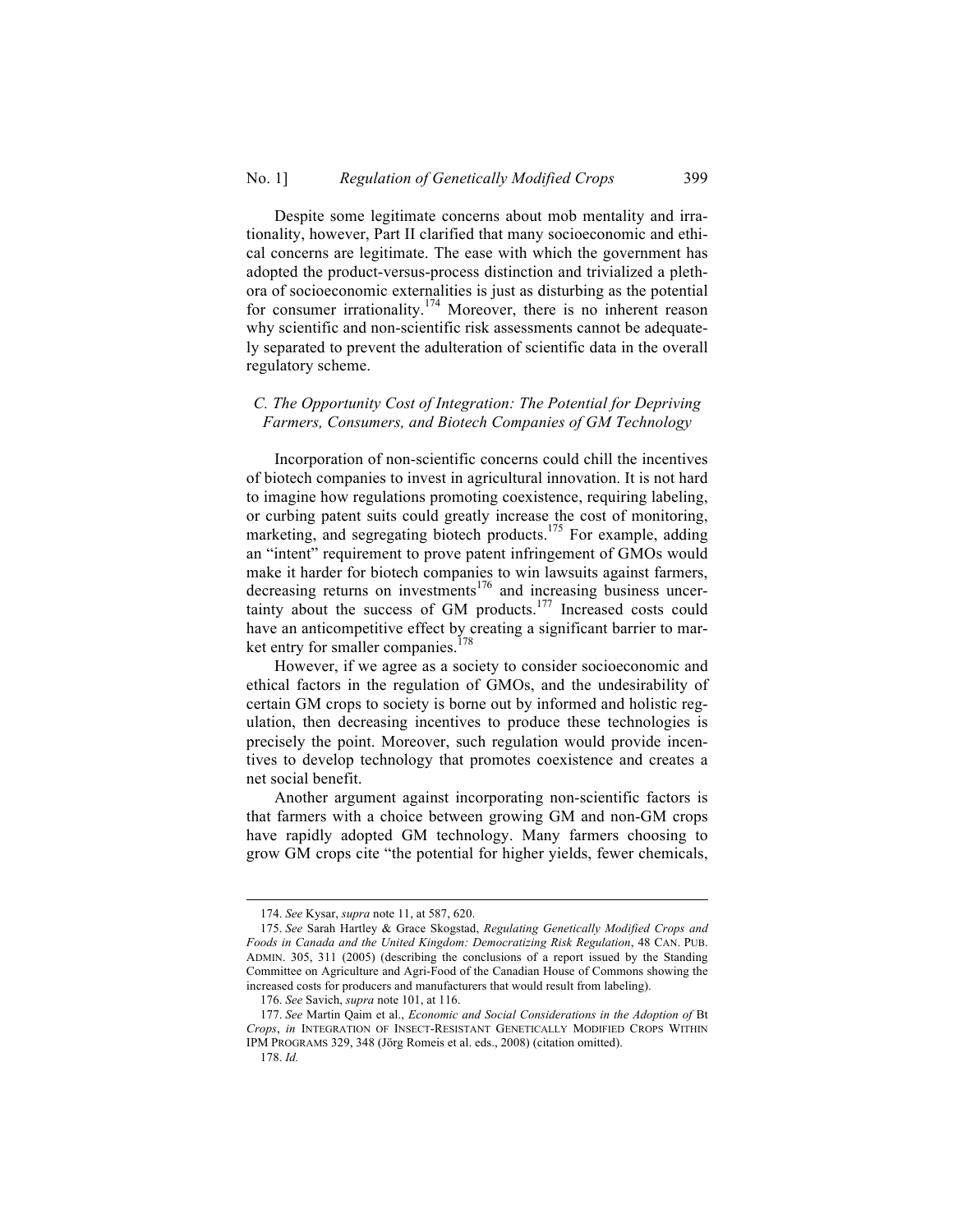and the fact that most markets accept the crops."<sup>179</sup> If we assume that farmers are rational economic actors, farmers must be experiencing a net benefit from planting GM crops.<sup>180</sup>

Several studies have shown that GM crops reduce pesticide use, <sup>181</sup> resulting in net savings for farmers even after considering the technology fee for the seeds.<sup>182</sup> An analysis of forty-nine peerreviewed publications covering twelve countries, including the United States, revealed that "with few exceptions, . . . GM crops have benefitted farmers [economically] . . . especially in terms of increased yields."<sup>183</sup> An older study showed that in 2001, GM crops increased yields in the United States by four billion pounds and saved farmers \$1.2 billion in production costs, resulting in a total net savings of \$1.5 billion.<sup>184</sup> Numbers like these worldwide translate into tens of billions of dollars.<sup>185</sup> A study that attempted to measure the cost of delaying the planting of transgenic crops "found that a two-year delay in the approval of *Bt* cotton in India led to aggregated losses to farmers of over \$100 million."<sup>186</sup>

The fact that GM crops may provide economic benefits to farmers, however, does not resolve all of the issues at stake in GM regulation. First, consumers and farmers may have different attitudes towards GMOs, particularly because the genetic modifications prevalent in the market are traits that are intended primarily to benefit growers rather than consumers.<sup>187</sup> In fact, the evidence shows that many consumers are skeptical of the purported benefits of biotechnology. <sup>188</sup> Second, using rapid adoption of the technology as a gauge for the merits of GM crops ignores the effects of biotechnology on farmers electing *not* to grow GM crops. As explained in Part II, GM crops are contaminating conventional crops through pollen drift or commingling with increasing frequency at great social and economic cost.

 <sup>179.</sup> Denton, *supra* note 35, at 342; *see also* Faure & Wibisana, *supra* note 49, at 2 ("Authors have also argued that the rapid adoption of genetically modified (GM) crops occurs because farmers gain remarkable economic benefits from adopting GM crops, including the reduction of chemical sprays, yields improvement, increased yields, labor savings, and the shifts to a system that requires less tillage.").

<sup>180.</sup> Qaim, *supra* note 177, at 330 ("Farmers only adopt new crop technologies when they can realize personal benefits in terms of productivity gains or other advantages.").

<sup>181.</sup> *Id.* ("[T]here are numerous studies showing that *Bt* crops allow sizeable insecticide savings and reductions in pest-related crop losses." (citations omitted)).

<sup>182.</sup> *Id.* at 335.

<sup>183.</sup> Janet E. Carpenter, *Peer-Reviewed Surveys Indicate Positive Impact of Commercialized GM Crops*, 28 NATURE BIOTECHNOLOGY 319, 319 (2010).

<sup>184.</sup> Mandel, *supra* note 9, at 2181.

<sup>185.</sup> *Id.* at 2182.

<sup>186.</sup> Qaim, *supra* note 177, at 348.

<sup>187.</sup> *See* Denton, *supra* note 35, at 343 ("Currently, over ninety-nine percent of the GM crops on the market produce their own pesticides, or are engineered to be immune to herbicides."). For studies showing greater consumer acceptance of GMOs that are designed to benefit consumers directly, see Costa-Font et al., *supra* note 128, at 100.

<sup>188.</sup> *See supra* Part II.